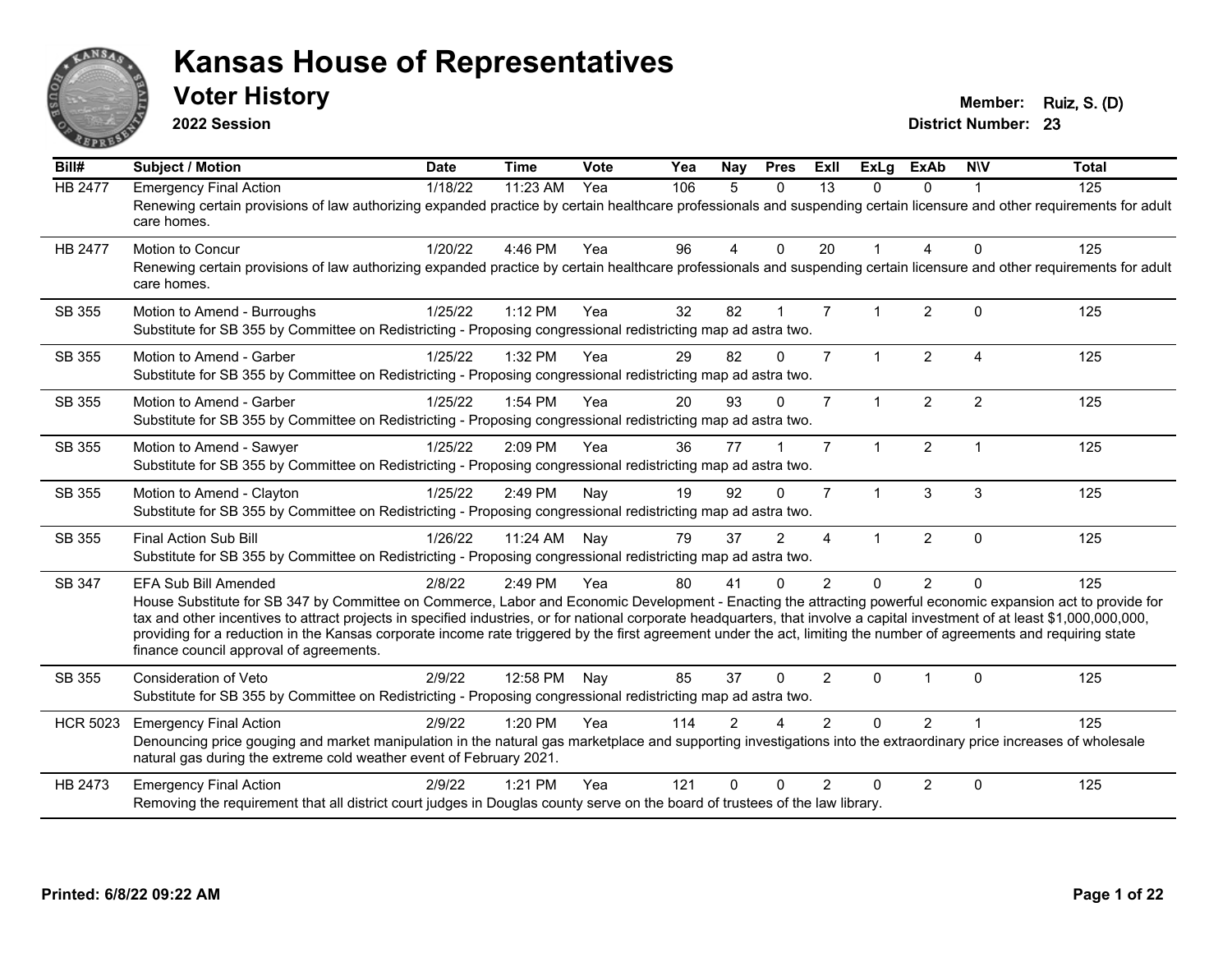

**2022 Session**

**Voter History Member: Ruiz, S. (D)** 

| Bill#           | <b>Subject / Motion</b>                                                                                                                                                                                                                                                              | <b>Date</b> | <b>Time</b> | Vote | Yea | Nay      | <b>Pres</b> | ExII                    | <b>ExLa</b> | <b>ExAb</b>    | <b>NIV</b>     | <b>Total</b> |
|-----------------|--------------------------------------------------------------------------------------------------------------------------------------------------------------------------------------------------------------------------------------------------------------------------------------|-------------|-------------|------|-----|----------|-------------|-------------------------|-------------|----------------|----------------|--------------|
| <b>HB 2490</b>  | <b>Emergency Final Action</b><br>Authorizing the state treasurer to determine account owners and designated beneficiaries for an ABLE savings account, adding who may open such an account and<br>requiring compliance with the federal internal revenue code.                       | 2/9/22      | 1:22 PM     | Yea  | 118 | 3        | $\Omega$    | $\mathcal{P}$           | 0           | $\mathcal{P}$  | $\Omega$       | 125          |
| HB 2480         | <b>Final Action</b><br>Amending the public water supply project loan program's definition of "project" to remove the definition's current exclusion of projects that are<br>related to the diversion or transportation of water acquired through a water transfer.                   | 2/15/22     | 11:59 PM    | Yea  | 118 | $\Omega$ | $\Omega$    | 3                       | 0           | $\overline{2}$ | $\overline{2}$ | 125          |
| <b>HB 2564</b>  | <b>Final Action</b><br>Updating the version of risk-based capital instructions in effect.                                                                                                                                                                                            | 2/15/22     | 11:59 PM    | Yea  | 118 | $\Omega$ | $\Omega$    | 3                       | $\Omega$    | $\overline{2}$ | 2              | 125          |
| HB 2489         | <b>Final Action Amended</b><br>Amending provisions of the technology-enabled fiduciary financial institutions act relating to fees and assessments, examinations, disclosures to consumers and<br>requiring such institutions to be mandatory reporters for purposes of elder abuse. | 2/16/22     | 11:17 AM    | Yea  | 120 | $\Omega$ | $\Omega$    |                         | $\Omega$    | 3              |                | 125          |
| HB 2537         | <b>Final Action</b><br>Requiring the insurance department to hold a hearing in cases involving an order under the Kansas administrative procedure act.                                                                                                                               | 2/16/22     | 11:19 AM    | Yea  | 120 | $\Omega$ |             |                         | $\Omega$    | 3              | $\Omega$       | 125          |
| SB 337          | <b>Final Action</b><br>Converting the conditional charter issued for the pilot program under the technology-enabled fiduciary financial institutions act to a full fiduciary financial institution<br>charter.                                                                       | 2/16/22     | 11:20 AM    | Yea  | 119 |          |             |                         | $\Omega$    | 3              | $\Omega$       | 125          |
| <b>HCR 5014</b> | Motion to Recommend for Passage<br>Proposing a constitutional amendment that provides for legislative oversight of rules and regulations adopted by executive branch agencies and officials.                                                                                         | 2/16/22     | 12:30 PM    | Nay  | 77  | 42       | $\Omega$    | $\overline{1}$          | $\Omega$    | $\overline{2}$ | 3              | 125          |
| HB 2560         | <b>Final Action</b><br>Extending certain penalties, fees and maximum amounts of fees and the expiration dates of certain programs of the Kansas department of agriculture.                                                                                                           | 2/17/22     | 12:25 PM    | Yea  | 101 | 11       | $\Omega$    |                         | $\Omega$    | 11             |                | 125          |
| HB 2591         | <b>Final Action</b><br>Repealing the state general fund and conservation fee fund transfers to the abandoned oil and gas well fund.                                                                                                                                                  | 2/17/22     | 12:27 PM    | Yea  | 112 | $\Omega$ | $\Omega$    |                         | 0           | 11             |                | 125          |
| <b>HCR 5014</b> | <b>Final Action</b><br>Proposing a constitutional amendment that provides for legislative oversight of rules and regulations adopted by executive branch agencies and officials.                                                                                                     | 2/17/22     | 12:43 PM    | Nay  | 80  | 33       | $\Omega$    |                         | $\Omega$    | 11             | $\Omega$       | 125          |
| HB 2540         | <b>Emergency Final Action</b><br>Authorizing the construction of a memorial honoring Kansas gold star families.                                                                                                                                                                      | 2/17/22     | 12:45 PM    | Yea  | 113 | 0        | $\Omega$    |                         | 0           | 11             | $\Omega$       | 125          |
| HB 2458         | <b>Emergency Final Action</b><br>Designating a portion of U.S. highway 56 as the PFC Shane Austin memorial highway.                                                                                                                                                                  | 2/17/22     | 12:47 PM    | Yea  | 113 | $\Omega$ | $\Omega$    | $\overline{1}$          | $\Omega$    | 11             | $\Omega$       | 125          |
| HB 2476         | <b>Emergency Final Action</b><br>Providing for the silver star and bronze star distinctive license plates.                                                                                                                                                                           | 2/17/22     | 12:48 PM    | Yea  | 113 | $\Omega$ | $\Omega$    | $\overline{\mathbf{1}}$ | 0           | 11             | $\Omega$       | 125          |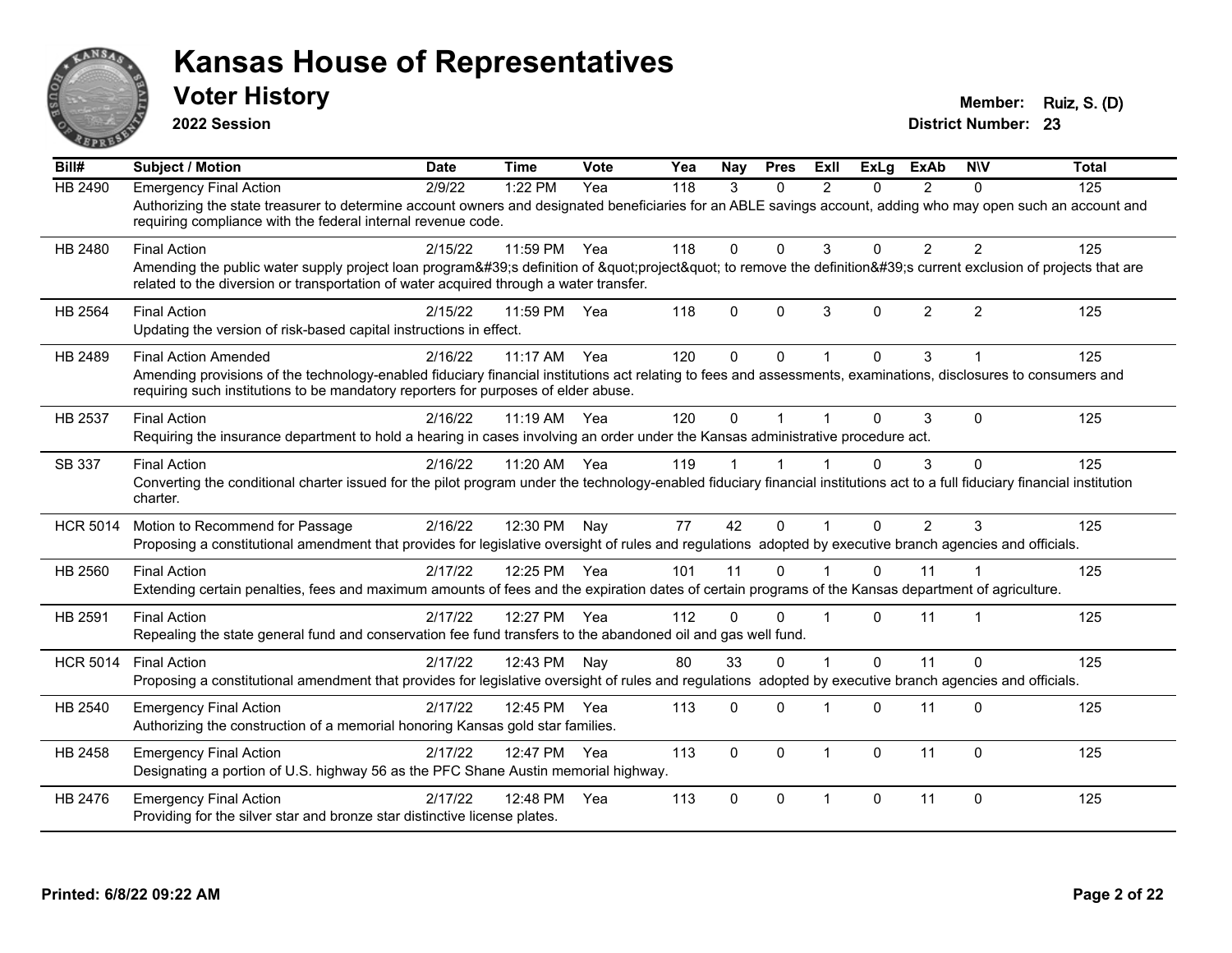

**2022 Session**

**Voter History Member: Ruiz, S. (D)** 

| $\overline{Bill#}$ | <b>Subject / Motion</b>                                                                                                                                                                                                                                                                                                                                                                                                                                         | Date    | <b>Time</b>  | Vote | Yea | <b>Nay</b>  | <b>Pres</b>  | ExII           | <b>ExLg</b> | <b>ExAb</b>    | <b>NIV</b>   | <b>Total</b> |
|--------------------|-----------------------------------------------------------------------------------------------------------------------------------------------------------------------------------------------------------------------------------------------------------------------------------------------------------------------------------------------------------------------------------------------------------------------------------------------------------------|---------|--------------|------|-----|-------------|--------------|----------------|-------------|----------------|--------------|--------------|
| <b>HB 2478</b>     | <b>Emergency Final Action</b><br>Designating a portion of United States highway 166 as the SGT Evan S Parker memorial highway.                                                                                                                                                                                                                                                                                                                                  | 2/17/22 | 12:49 PM     | Yea  | 113 | $\Omega$    | $\Omega$     | $\overline{1}$ | $\Omega$    | 11             | $\Omega$     | 125          |
| <b>HCR 5014</b>    | <b>Final Action</b><br>Proposing a constitutional amendment that provides for legislative oversight of rules and regulations adopted by executive branch agencies and officials.                                                                                                                                                                                                                                                                                | 2/21/22 | 11:45 AM     | Nay  | 85  | 39          | $\Omega$     | $\mathbf{1}$   | $\Omega$    | $\Omega$       | $\Omega$     | 125          |
| HB 2517            | <b>Final Action Amended</b><br>Transferring the responsibility to certify drug abuse treatment providers that participate in the certified drug abuse treatment program from the department of corrections<br>to the Kansas sentencing commission.                                                                                                                                                                                                              | 2/22/22 | 10:49 AM Yea |      | 120 | $\Omega$    | $\Omega$     | $\overline{2}$ | 0           | 3              | ∩            | 125          |
| HB 2594            | <b>Final Action Amended</b><br>Exempting certain modifications on antique vehicles from vehicle identification number offense seizures and dispositions.                                                                                                                                                                                                                                                                                                        | 2/22/22 | 10:50 AM Yea |      | 120 | $\mathbf 0$ | $\mathbf{0}$ | 2              | 0           | 3              | $\mathbf 0$  | 125          |
| HB 2607            | <b>Final Action Amended</b><br>Clarifying the time limitations for habeas corpus claims.                                                                                                                                                                                                                                                                                                                                                                        | 2/22/22 | 10:51 AM     | Yea  | 120 | $\Omega$    | $\mathbf{0}$ | 2              | 0           | 3              | $\mathbf{0}$ | 125          |
| HB 2299            | Motion to Amend - Fairchild<br>Allowing a search warrant to be executed within 10 days from the date of issuance.                                                                                                                                                                                                                                                                                                                                               | 2/22/22 | $3:16$ PM    | Yea  | 35  | 84          | $\mathbf{0}$ | 2              | 0           | 3              | $\mathbf{1}$ | 125          |
| HB 2703            | Motion to Amend - Clayton<br>Making changes to employment security law provisions regarding the employment security fund and employer contribution rates, the definition of employment to<br>conform with federal law and various updates to the my reemployment plan program, including making the program mandatory with certain exceptions, and providing<br>that the secretary of commerce may require participation by claimants in reemployment services. | 2/22/22 | 4:17 PM      | Yea  | 37  | 80          | $\mathbf{0}$ | 2              | $\Omega$    | 3              | 3            | 125          |
| HB 2525            | Motion to Recommend for Passage<br>Removing non-cooperation with child support from requirements for food and child care assistance eligibility and exempting adults enrolled in school from the 20-hour-<br>per-week work requirement for child care assistance eligibility for a limited time.                                                                                                                                                                | 2/22/22 | 5:17 PM      | Yea  | 53  | 66          | $\mathbf 0$  | 2              | 0           | 3              |              | 125          |
| HB 2110            | <b>Final Action Amended</b><br>Requiring insurance coverage for PANS and PANDAS by the state health care benefits program and requiring the state employee health care commission to submit an<br>impact report on such coverage to the legislature.                                                                                                                                                                                                            | 2/23/22 | 10:21 AM Yea |      | 113 | 8           | $\Omega$     | 3              | $\Omega$    |                | $\Omega$     | 125          |
| HB 2299            | <b>Final Action Amended</b><br>Allowing a search warrant to be executed within 10 days from the date of issuance.                                                                                                                                                                                                                                                                                                                                               | 2/23/22 | 10:22 AM     | Yea  | 119 | 2           | $\Omega$     | 3              | $\Omega$    | 1              | $\Omega$     | 125          |
| HB 2386            | <b>Final Action Amended</b><br>Establishing requirements for the payment and reimbursement of dental services by a dental benefit plan.                                                                                                                                                                                                                                                                                                                         | 2/23/22 | 10:23 AM Yea |      | 118 | 3           | $\Omega$     | 3              | $\Omega$    | $\overline{1}$ | $\Omega$     | 125          |
| HB 2456            | <b>Final Action Amended</b><br>Establishing the Kansas kids lifetime combination hunting and fishing license.                                                                                                                                                                                                                                                                                                                                                   | 2/23/22 | 10:24 AM     | Nay  | 117 | 4           | $\Omega$     | 3              | 0           | -1             | $\mathbf{0}$ | 125          |
| HB 2481            | <b>Final Action</b><br>Authorizing KP&F participating service credit purchase for certain in-state nonfederal governmental employment.                                                                                                                                                                                                                                                                                                                          | 2/23/22 | 10:25 AM     | Yea  | 121 | $\Omega$    | $\Omega$     | 3              | $\Omega$    |                | $\Omega$     | 125          |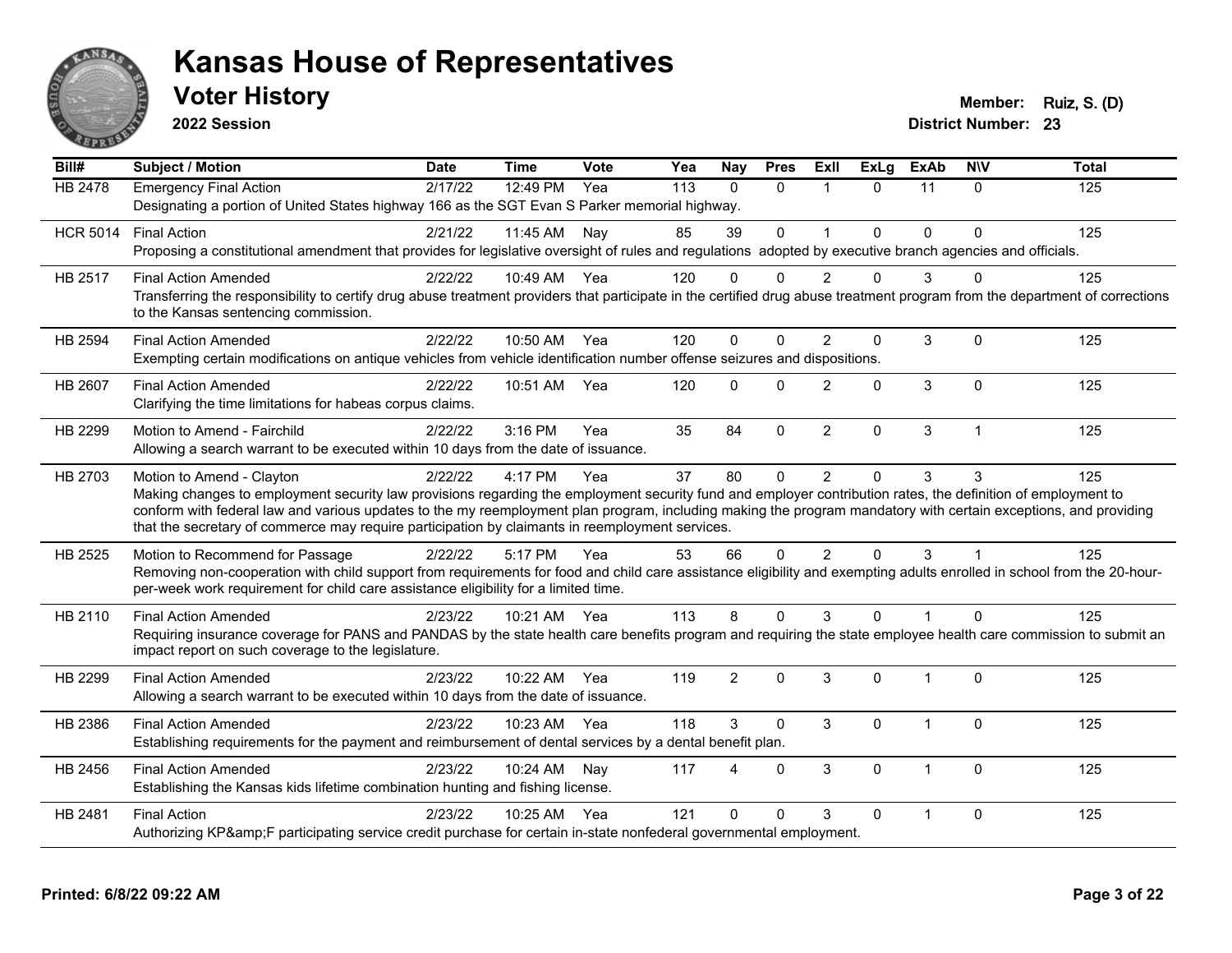

**2022 Session**

**Voter History Member: Ruiz, S. (D)** 

| Bill#   | Subject / Motion                                                                                                                                                                                                                                                                                                                                    | <b>Date</b> | Time         | <b>Vote</b> | Yea | <b>Nay</b>           | <b>Pres</b>  | ExII | <b>ExLg</b> | <b>ExAb</b>  | <b>NIV</b>   | <b>Total</b> |
|---------|-----------------------------------------------------------------------------------------------------------------------------------------------------------------------------------------------------------------------------------------------------------------------------------------------------------------------------------------------------|-------------|--------------|-------------|-----|----------------------|--------------|------|-------------|--------------|--------------|--------------|
| HB 2483 | <b>Final Action</b>                                                                                                                                                                                                                                                                                                                                 | 2/23/22     | 10:26 AM     | Yea         | 105 | 16                   | $\mathbf{0}$ | 3    | $\Omega$    | -1           | $\Omega$     | 125          |
|         | Providing for the daughters of the American revolution distinctive license plate.                                                                                                                                                                                                                                                                   |             |              |             |     |                      |              |      |             |              |              |              |
| HB 2496 | <b>Final Action</b>                                                                                                                                                                                                                                                                                                                                 | 2/23/22     | 10:27 AM     | Yea         | 121 | $\mathbf{0}$         | $\mathbf 0$  | 3    | $\Omega$    | $\mathbf 1$  | $\Omega$     | 125          |
|         | Enacting the uniform family law arbitration act.                                                                                                                                                                                                                                                                                                    |             |              |             |     |                      |              |      |             |              |              |              |
| HB 2508 | <b>Final Action</b>                                                                                                                                                                                                                                                                                                                                 | 2/23/22     | 10:28 AM     | Yea         | 115 | 6                    | $\mathbf{0}$ | 3    | $\Omega$    | $\mathbf{1}$ | $\Omega$     | 125          |
|         | Requiring retention of fingerprints by the Kansas bureau of investigation for participation in the federal rap back program.                                                                                                                                                                                                                        |             |              |             |     |                      |              |      |             |              |              |              |
| HB 2510 | <b>Final Action</b>                                                                                                                                                                                                                                                                                                                                 | 2/23/22     | 10:29 AM Yea |             | 120 |                      | $\Omega$     | 3    | $\Omega$    |              | $\Omega$     | 125          |
|         | Updating certain investment limitation requirements to provide increased options for Kansas domiciled life insurance companies investing in equity interests and                                                                                                                                                                                    |             |              |             |     |                      |              |      |             |              |              |              |
|         | preferred stock.                                                                                                                                                                                                                                                                                                                                    |             |              |             |     |                      |              |      |             |              |              |              |
| HB 2515 | <b>Final Action</b>                                                                                                                                                                                                                                                                                                                                 | 2/23/22     | 10:30 AM Yea |             | 120 | $\blacktriangleleft$ | $\mathbf{0}$ | 3    | $\Omega$    |              | $\Omega$     | 125          |
|         | Creating a mechanism to seek relief from the Kansas offender registration act requirements for drug offenders and allowing expungement of offenses when such relief is                                                                                                                                                                              |             |              |             |     |                      |              |      |             |              |              |              |
|         | granted.                                                                                                                                                                                                                                                                                                                                            |             |              |             |     |                      |              |      |             |              |              |              |
| HB 2516 | <b>Final Action</b>                                                                                                                                                                                                                                                                                                                                 | 2/23/22     | 10:32 AM     | Yea         | 121 | $\mathbf 0$          | $\mathbf 0$  | 3    | $\Omega$    | 1            | $\mathbf{0}$ | 125          |
|         | Requiring an offender who raises error in such offender's criminal history calculation for the first time on appeal to show prejudicial error, requiring the journal entry<br>used to establish criminal history to be attached to the criminal history worksheet and authorizing the court to correct an illegal sentence while a direct appeal is |             |              |             |     |                      |              |      |             |              |              |              |
|         | pending.                                                                                                                                                                                                                                                                                                                                            |             |              |             |     |                      |              |      |             |              |              |              |
| HB 2529 | <b>Final Action</b>                                                                                                                                                                                                                                                                                                                                 | 2/23/22     | 10:33 AM Yea |             | 120 | $\mathbf{1}$         | $\Omega$     | 3    | $\Omega$    | $\mathbf{1}$ | $\Omega$     | 125          |
|         | Allowing veteran license plate applicants to use either a DD214 form, a military veteran identification card or veteran health identification card for proof of veteran status.                                                                                                                                                                     |             |              |             |     |                      |              |      |             |              |              |              |
| HB 2547 | <b>Final Action Amended</b>                                                                                                                                                                                                                                                                                                                         | 2/23/22     | 10:34 AM Yea |             | 120 |                      | $\Omega$     | 3    | 0           |              | $\Omega$     | 125          |
|         | Authorizing technology-enabled fiduciary financial institution insurance companies within the captive insurance act and providing for the requirements and operations                                                                                                                                                                               |             |              |             |     |                      |              |      |             |              |              |              |
|         | thereof.                                                                                                                                                                                                                                                                                                                                            |             |              |             |     |                      |              |      |             |              |              |              |
| HB 2559 | <b>Final Action Amended</b>                                                                                                                                                                                                                                                                                                                         | 2/23/22     | 10:38 AM     | Nay         | 83  | 37                   |              | 3    | $\Omega$    |              | $\Omega$     | 125          |
|         | Creating the Kansas cotton boll weevil program and requiring the program to levy an assessment upon Kansas produced cotton and monitor and mitigate the risk of boll                                                                                                                                                                                |             |              |             |     |                      |              |      |             |              |              |              |
|         | weevils.                                                                                                                                                                                                                                                                                                                                            |             |              |             |     |                      |              |      |             |              |              |              |
| HB 2563 | <b>Final Action Amended</b>                                                                                                                                                                                                                                                                                                                         | 2/23/22     | 10:39 AM Yea |             | 113 | 8                    | $\Omega$     | 3    | $\Omega$    | $\mathbf{1}$ | $\Omega$     | 125          |
|         | Concerning the Kansas seed law and the commercial industrial hemp act; relating to labeling; seeds treated with certain substances; definitions; labeling; unlawful                                                                                                                                                                                 |             |              |             |     |                      |              |      |             |              |              |              |
|         | actions; certain registrations; inspections; live plant dealers; and testing services.                                                                                                                                                                                                                                                              |             |              |             |     |                      |              |      |             |              |              |              |
| HB 2567 | <b>Final Action Amended</b>                                                                                                                                                                                                                                                                                                                         | 2/23/22     | 10:41 AM Yea |             | 114 | 6                    |              | 3    | $\Omega$    |              | $\Omega$     | 125          |
|         | Increasing certain registration and title fees on vehicles for services performed by county treasurers and the division of vehicles and decreasing certain fees related to<br>administrative costs and disposition of such fees.                                                                                                                    |             |              |             |     |                      |              |      |             |              |              |              |
|         |                                                                                                                                                                                                                                                                                                                                                     |             |              |             |     |                      |              |      |             |              |              |              |
| HB 2568 | <b>Final Action</b>                                                                                                                                                                                                                                                                                                                                 | 2/23/22     | 10:43 AM     | Yea         | 118 | 3                    | $\mathbf{0}$ | 3    | $\Omega$    |              | $\Omega$     | 125          |
|         | Amending the Kansas mortgage business act by providing for mortgage business work at remote locations, license and registration renewal or reinstatement<br>procedures, surety bond requirements and evidence of solvency and net worth and requiring notice when adding or closing branch offices.                                                 |             |              |             |     |                      |              |      |             |              |              |              |
|         |                                                                                                                                                                                                                                                                                                                                                     |             |              |             |     |                      |              |      |             |              |              |              |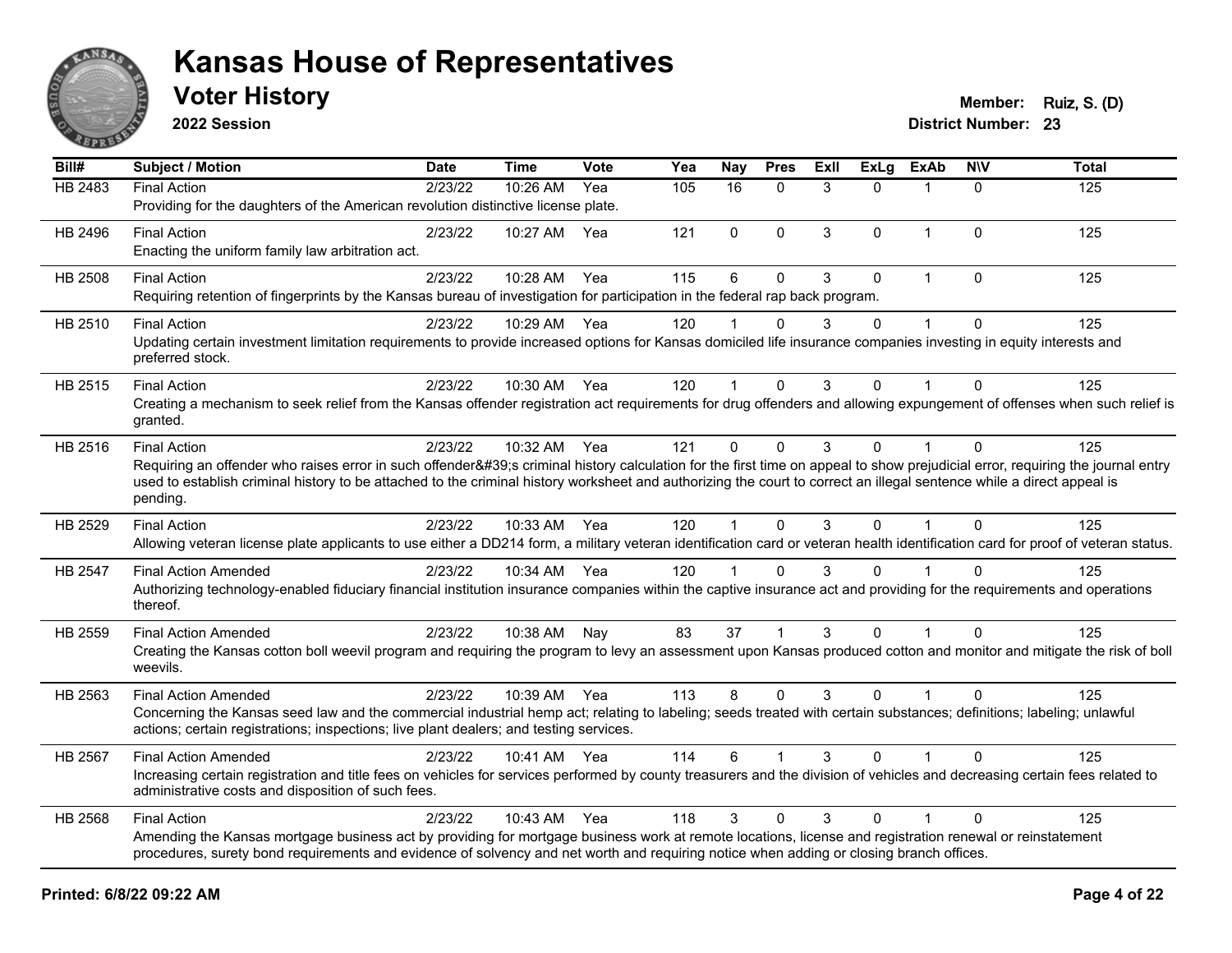

**2022 Session**

**Voter History Member: Ruiz, S. (D)** 

| Bill#           | <b>Subject / Motion</b>                                                                                                                                                                                                                                            | Date    | Time         | Vote | Yea | <b>Nay</b>     | <b>Pres</b>  | ExII           | ExLg     | ExAb           | <b>NIV</b>  | <b>Total</b> |
|-----------------|--------------------------------------------------------------------------------------------------------------------------------------------------------------------------------------------------------------------------------------------------------------------|---------|--------------|------|-----|----------------|--------------|----------------|----------|----------------|-------------|--------------|
| HB 2574         | <b>Final Action</b>                                                                                                                                                                                                                                                | 2/23/22 | 10:43 AM     | Yea  | 121 | $\Omega$       | $\Omega$     | 3              | 0        |                | $\Omega$    | 125          |
|                 | Establishing a time limitation for awarding compensation for mental health counseling and increasing certain compensation award amounts by the crime victims<br>compensation board.                                                                                |         |              |      |     |                |              |                |          |                |             |              |
| HB 2579         | <b>Final Action Amended</b>                                                                                                                                                                                                                                        | 2/23/22 | 10:45 AM Yea |      | 90  | 31             | $\Omega$     | 3              | 0        | $\mathbf{1}$   | $\Omega$    | 125          |
|                 | Requiring electronic filing of campaign reports by candidates for state office unless an exemption is granted for cause.                                                                                                                                           |         |              |      |     |                |              |                |          |                |             |              |
| HB 2595         | <b>Final Action</b>                                                                                                                                                                                                                                                | 2/23/22 | 10:46 AM     | Yea  | 121 | $\Omega$       | $\Omega$     | 3              | 0        | $\overline{1}$ | $\Omega$    | 125          |
|                 | Making certain antique vehicle titling procedures applicable to vehicles having a model year of 1960 or later instead of 1950 or later.                                                                                                                            |         |              |      |     |                |              |                |          |                |             |              |
| HB 2597         | <b>Final Action</b>                                                                                                                                                                                                                                                | 2/23/22 | 10:47 AM Yea |      | 116 | 5              | $\Omega$     | 3              | 0        |                | $\Omega$    | 125          |
|                 | Providing for four distinctive license plates for the Kansas department of wildlife and parks.                                                                                                                                                                     |         |              |      |     |                |              |                |          |                |             |              |
| HB 2608         | <b>Final Action</b>                                                                                                                                                                                                                                                | 2/23/22 | 10:48 AM Yea |      | 117 | $\overline{4}$ | $\Omega$     | 3              | 0        |                | $\Omega$    | 125          |
|                 | Removing provisions authorizing criminal restitution to be enforced as a civil judgment and authorizing judicial districts to contract for collection services for criminal                                                                                        |         |              |      |     |                |              |                |          |                |             |              |
|                 | restitution.                                                                                                                                                                                                                                                       |         |              |      |     |                |              |                |          |                |             |              |
| HB 2633         | <b>Final Action Amended</b>                                                                                                                                                                                                                                        | 2/23/22 | 10:49 AM     | Yea  | 108 | 13             | $\mathbf{0}$ | 3              | $\Omega$ | $\mathbf 1$    | $\Omega$    | 125          |
|                 | Providing for the city of Hutchinson distinctive license plate.                                                                                                                                                                                                    |         |              |      |     |                |              |                |          |                |             |              |
| HB 2654         | <b>Final Action</b>                                                                                                                                                                                                                                                | 2/23/22 | 10:50 AM     | Yea  | 121 | $\Omega$       | $\Omega$     | 3              | $\Omega$ |                | $\Omega$    | 125          |
|                 | Providing guidance to determine how offenders under the supervision of two or more supervision agency can have supervision consolidated into one agency.                                                                                                           |         |              |      |     |                |              |                |          |                |             |              |
| HB 2688         | <b>Final Action Amended</b>                                                                                                                                                                                                                                        | 2/23/22 | 10:52 AM     | Yea  | 116 | 5              | $\Omega$     | 3              | $\Omega$ |                | $\Omega$    | 125          |
|                 | Requiring that licensed farm wineries be issued a cereal malt beverage retailer license if the statutory requirements for such retailer license are satisfied.                                                                                                     |         |              |      |     |                |              |                |          |                |             |              |
| HB 2703         | <b>Final Action</b>                                                                                                                                                                                                                                                | 2/23/22 | 10:53 AM Yea |      | 121 | O              | $\Omega$     | 3              | 0        |                | $\Omega$    | 125          |
|                 | Making changes to employment security law provisions regarding the employment security fund and employer contribution rates, the definition of employment to                                                                                                       |         |              |      |     |                |              |                |          |                |             |              |
|                 | conform with federal law and various updates to the my reemployment plan program, including making the program mandatory with certain exceptions, and providing<br>that the secretary of commerce may require participation by claimants in reemployment services. |         |              |      |     |                |              |                |          |                |             |              |
|                 |                                                                                                                                                                                                                                                                    | 2/23/22 |              |      | 97  | 24             |              |                |          | 1              | $\Omega$    |              |
| <b>HCR 5022</b> | <b>Final Action Amended</b><br>Proposing a constitutional amendment requiring that a sheriff be elected in each county; exception.                                                                                                                                 |         | 10:56 AM     | Nay  |     |                | $\mathbf 0$  | 3              | 0        |                |             | 125          |
|                 |                                                                                                                                                                                                                                                                    |         |              |      |     |                |              |                |          |                |             |              |
| <b>HCR 5030</b> | <b>Emergency Final Action</b><br>Recognizing the growing problem of antisemitism in the United States.                                                                                                                                                             | 2/23/22 | 11:36 AM     | Yea  | 121 | $\mathbf 0$    | $\mathbf 0$  | 3              | 0        | 1              | $\mathbf 0$ | 125          |
|                 |                                                                                                                                                                                                                                                                    |         |              |      |     |                |              |                |          |                |             |              |
| HB 2605         | <b>Emergency Final Action Amended</b>                                                                                                                                                                                                                              | 2/23/22 | 11:37 AM     | Yea  | 115 | 6              | $\Omega$     | 3              | $\Omega$ |                | $\Omega$    | 125          |
|                 | Increasing the rural population requirement maximum for the veterinary training program for rural Kansas and creating a food animal percentage requirement that may<br>be fulfilled in lieu thereof.                                                               |         |              |      |     |                |              |                |          |                |             |              |
| SB 358          | <b>Emergency Final Action</b>                                                                                                                                                                                                                                      | 3/2/22  | 11:40 AM     | Yea  | 121 | $\mathbf{0}$   | $\Omega$     | $\overline{2}$ | $\Omega$ |                |             | 125          |
|                 | Amending the public water supply project loan program's definition of "project" to remove the definition's current exclusion of projects that are                                                                                                                  |         |              |      |     |                |              |                |          |                |             |              |
|                 | related to the diversion or transportation of water acquired through a water transfer.                                                                                                                                                                             |         |              |      |     |                |              |                |          |                |             |              |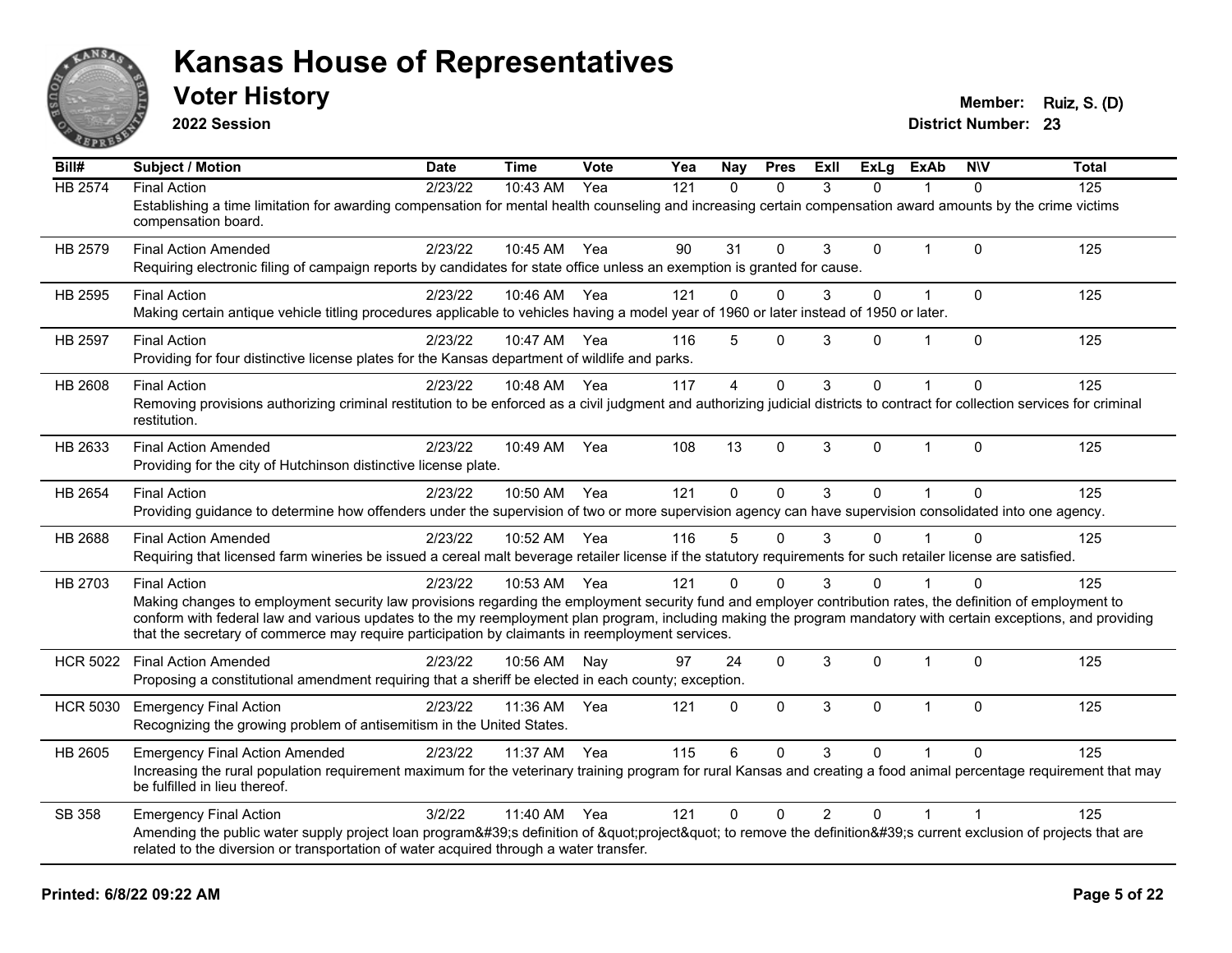

**2022 Session**

**Voter History Member: Ruiz, S. (D)** 

| Bill#           | <b>Subject / Motion</b>                                                                                                                                                                                                                                                                                                                                                                                                                                             | <b>Date</b> | <b>Time</b> | Vote  | $\overline{Y}$ ea | Nay      | <b>Pres</b>  | <b>ExII</b>    | <b>ExLg</b> | <b>ExAb</b>    | <b>NIV</b>     | <b>Total</b> |
|-----------------|---------------------------------------------------------------------------------------------------------------------------------------------------------------------------------------------------------------------------------------------------------------------------------------------------------------------------------------------------------------------------------------------------------------------------------------------------------------------|-------------|-------------|-------|-------------------|----------|--------------|----------------|-------------|----------------|----------------|--------------|
| SB 101          | <b>EFA Sub Bill Amended</b>                                                                                                                                                                                                                                                                                                                                                                                                                                         | 3/2/22      | 11:41 AM    | Yea   | 86                | 35       | $\Omega$     | $\mathcal{P}$  | $\Omega$    |                |                | 125          |
|                 | House Substitute for SB 101 by Committee on Transportation - Approving the operation and use of electric-assisted bicycles and regulating the use thereof.                                                                                                                                                                                                                                                                                                          |             |             |       |                   |          |              |                |             |                |                |              |
| SB 62           | <b>Emergency Final Action Amended</b>                                                                                                                                                                                                                                                                                                                                                                                                                               | 3/2/22      | 11:42 AM    | Yea   | 115               | 6        | $\Omega$     | 2              | 0           |                | -1             | 125          |
|                 | Amending the standards for school-administered vision screenings for students, establishing the Kansas children's vision health and school readiness commission<br>and allowing schools to maintain emergency albuterol kits.                                                                                                                                                                                                                                       |             |             |       |                   |          |              |                |             |                |                |              |
| <b>HCR 5027</b> | Motion to Amend - Hoye                                                                                                                                                                                                                                                                                                                                                                                                                                              | 3/8/22      | 12:06 PM    | Yea   | 35                | 84       | $\mathbf 1$  | 2              | 0           |                | $\overline{2}$ | 125          |
|                 | Applying to the Congress of the United States to call a convention of the states.                                                                                                                                                                                                                                                                                                                                                                                   |             |             |       |                   |          |              |                |             |                |                |              |
| <b>HCR 5027</b> | Motion to Amend - Houser                                                                                                                                                                                                                                                                                                                                                                                                                                            | 3/8/22      | 12:23 PM    | Yea   | 64                | 53       | $\mathbf 0$  | $\overline{2}$ | 0           | $\overline{2}$ | $\overline{4}$ | 125          |
|                 | Applying to the Congress of the United States to call a convention of the states.                                                                                                                                                                                                                                                                                                                                                                                   |             |             |       |                   |          |              |                |             |                |                |              |
| <b>HCR 5027</b> | Motion to Amend - Ruiz, S.                                                                                                                                                                                                                                                                                                                                                                                                                                          | 3/8/22      | 12:50 PM    | - Yea | 33                | 83       | $\mathbf{0}$ | $\overline{2}$ | 0           | $\overline{2}$ | 5              | 125          |
|                 | Applying to the Congress of the United States to call a convention of the states.                                                                                                                                                                                                                                                                                                                                                                                   |             |             |       |                   |          |              |                |             |                |                |              |
| <b>HCR 5027</b> | Motion to Recommend for Passage                                                                                                                                                                                                                                                                                                                                                                                                                                     | 3/8/22      | 1:31 PM     | Nay   | 78                | 42       | $\mathbf{0}$ | $\overline{2}$ | 0           | $\overline{2}$ | 1              | 125          |
|                 | Applying to the Congress of the United States to call a convention of the states.                                                                                                                                                                                                                                                                                                                                                                                   |             |             |       |                   |          |              |                |             |                |                |              |
| HB 2710         | <b>Final Action</b>                                                                                                                                                                                                                                                                                                                                                                                                                                                 | 3/9/22      | 11:13 AM    | Yea   | 116               | 3        | $\mathbf{0}$ | $\overline{4}$ | $\Omega$    | 2              | $\Omega$       | 125          |
|                 | Increasing the percentage of alcohol by volume allowed to not more than 16% for domestic table wine and the domestic fortified wine threshold to more than 16%<br>alcohol by volume.                                                                                                                                                                                                                                                                                |             |             |       |                   |          |              |                |             |                |                |              |
| HB 2548         | <b>Final Action Amended</b>                                                                                                                                                                                                                                                                                                                                                                                                                                         | 3/9/22      | $11:14$ AM  | Yea   | 116               | 3        | $\Omega$     | 4              | $\Omega$    | $\overline{2}$ | $\Omega$       | 125          |
|                 | Implementing additional reporting requirements for informational technology projects and state agencies and requiring additional information technology security training<br>and status reports.                                                                                                                                                                                                                                                                    |             |             |       |                   |          |              |                |             |                |                |              |
| <b>HCR 5027</b> | <b>Final Action Amended</b>                                                                                                                                                                                                                                                                                                                                                                                                                                         | 3/9/22      | 11:22 AM    | Nay   | 76                | 43       | $\mathbf{0}$ | $\overline{4}$ | 0           | $\overline{2}$ | $\mathbf{0}$   | 125          |
|                 | Applying to the Congress of the United States to call a convention of the states.                                                                                                                                                                                                                                                                                                                                                                                   |             |             |       |                   |          |              |                |             |                |                |              |
| SB 421          | Motion to Amend - Xu                                                                                                                                                                                                                                                                                                                                                                                                                                                | 3/9/22      | 12:22 PM    | Yea   | 38                | 79       | $\Omega$     | 4              | $\Omega$    | $\overline{2}$ | $\mathfrak{p}$ | 125          |
|                 | Transferring \$253,866,022 from the state general fund to the Kansas public employees retirement fund during fiscal year 2022 and eliminating certain level-dollar<br>KPERS employer contribution payments.                                                                                                                                                                                                                                                         |             |             |       |                   |          |              |                |             |                |                |              |
| SB <sub>2</sub> | <b>Emergency Final Action Amended</b>                                                                                                                                                                                                                                                                                                                                                                                                                               | 3/9/22      | 1:18 PM     | Nay   | 87                | 31       | $\Omega$     | $\overline{4}$ | $\Omega$    | $\overline{2}$ | $\overline{1}$ | 125          |
|                 | Allowing consumption of beer, wine or other alcoholic liquor on theKansas state fairgrounds; increasing the number of temporary permits an applicantmay receive from<br>four to 12 permits per year; limiting what cities, counties ortownships may charge for a temporary permit to not more than \$25 per day; andcrediting a portion of moneys<br>collected from the liquor drink tax and theliquor enforcement tax to the state fair capital improvements fund. |             |             |       |                   |          |              |                |             |                |                |              |
| HB 2462         | <b>Emergency Final Action</b>                                                                                                                                                                                                                                                                                                                                                                                                                                       | 3/9/22      | $1:19$ PM   | Yea   | 118               | $\Omega$ | ∩            | Δ              | 0           | $\overline{2}$ | $\overline{1}$ | 125          |
|                 | Removing the standing committee membership requirements for members of the joint committee on state-tribal relations.                                                                                                                                                                                                                                                                                                                                               |             |             |       |                   |          |              |                |             |                |                |              |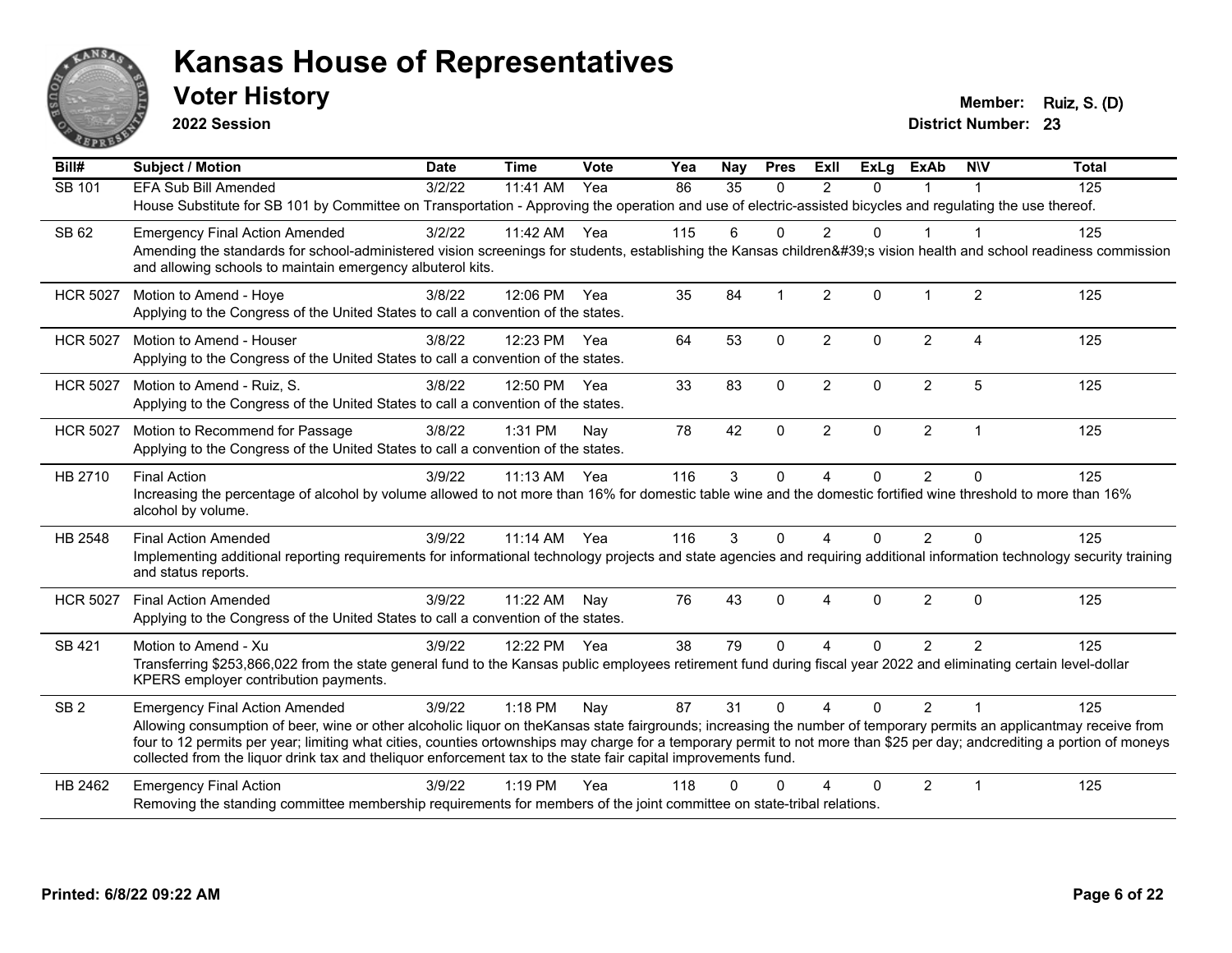

**2022 Session**

**Voter History Member: Ruiz, S. (D)** 

| $\overline{BiII#}$ | <b>Subject / Motion</b>                                                                                                                                                                                                                                                                                                                                                                                                                                                                                                                                                                                                      | <b>Date</b> | <b>Time</b> | <b>Vote</b> | Yea | <b>Nay</b>     | <b>Pres</b>  | ExIl                   | <b>ExLg</b>  | <b>ExAb</b>    | <b>NIV</b>   | <b>Total</b> |
|--------------------|------------------------------------------------------------------------------------------------------------------------------------------------------------------------------------------------------------------------------------------------------------------------------------------------------------------------------------------------------------------------------------------------------------------------------------------------------------------------------------------------------------------------------------------------------------------------------------------------------------------------------|-------------|-------------|-------------|-----|----------------|--------------|------------------------|--------------|----------------|--------------|--------------|
| <b>SB 421</b>      | <b>Emergency Final Action Amended</b><br>Transferring \$1,000,000,000 from the state general fund to the Kansas public employees retirement fund during fiscal year 2022 and eliminating certain level-dollar<br>KPERS employer contribution payments.                                                                                                                                                                                                                                                                                                                                                                       | 3/9/22      | 1:20 PM     | Yea         | 113 | 5              | $\Omega$     | $\boldsymbol{\Lambda}$ | $\Omega$     | $\overline{2}$ | 1            | 125          |
| <b>SB 286</b>      | <b>EFA Sub Bill Amended</b><br>House Substitute for Substitute for SB 286 - Continuing the governmental response to the COVID-19 pandemic in Kansas by extending the expanded use of<br>telemedicine, the suspension of certain requirements related to medical care facilities and immunity from civil liability for certain healthcare providers, certain persons<br>conducting business in this state and covered facilities for COVID-19 claims until January 20, 2023, creating the crime of interference with the conduct of a hospital and<br>increasing the criminal penalties for battery of a healthcare provider. | 3/9/22      | 1:23 PM     | Yea         | 102 | 17             | $\Omega$     |                        | 0            | $\overline{2}$ | $\Omega$     | 125          |
| HB 2466            | <b>EFA Sub Bill</b><br>Substitute for HB 2466 by Committee on Education - Establishing the promoting advancement in computing knowledge act to increase the availability of computer<br>science education in Kansas schools.                                                                                                                                                                                                                                                                                                                                                                                                 | 3/9/22      | 1:24 PM     | Yea         | 115 | 4              | $\mathbf{0}$ | $\Delta$               | $\Omega$     | $\overline{2}$ | $\Omega$     | 125          |
| HB 2541            | <b>Final Action</b><br>Crediting docket fees to the state general fund instead of the judicial branch docket fee fund; crediting marriage license fees and drivers'; license reinstatement fees to<br>the state general fund instead of the judicial branch nonjudicial salary adjustment fund.                                                                                                                                                                                                                                                                                                                              | 3/16/22     | 11:15 AM    | Yea         | 111 | 12             | $\mathbf{0}$ | 2                      | $\Omega$     | $\Omega$       | $\Omega$     | 125          |
| HB 2582            | <b>Final Action Amended</b><br>Directing the Kansas department for children and families to share certain information with investigating law enforcement agencies.                                                                                                                                                                                                                                                                                                                                                                                                                                                           | 3/16/22     | 11:16 AM    | Yea         | 122 | 1              | $\Omega$     | $\overline{2}$         | $\Omega$     | 0              | $\Omega$     | 125          |
| HB 2674            | <b>Final Action Amended</b><br>Requiring a forfeiture of an appearance bond to be set aside in certain circumstances.                                                                                                                                                                                                                                                                                                                                                                                                                                                                                                        | 3/16/22     | 11:17 AM    | Yea         | 121 | $\overline{2}$ | $\mathbf{0}$ | $\overline{2}$         | $\Omega$     | 0              | $\mathbf{0}$ | 125          |
| HB 2676            | <b>Final Action Amended</b><br>Authorizing counties to create a code inspection and enforcement fund and expanding the scope of the equipment reserve fund to include other computer and electronic<br>technologies.                                                                                                                                                                                                                                                                                                                                                                                                         | 3/16/22     | 11:18 AM    | Yea         | 112 | 11             | 0            | $\overline{2}$         | $\Omega$     | 0              | 0            | 125          |
| <b>HCR 5032</b>    | <b>Final Action</b><br>Honoring Ukrainians fighting against the Russian invasion.                                                                                                                                                                                                                                                                                                                                                                                                                                                                                                                                            | 3/16/22     | 11:20 AM    | Yea         | 119 | $\overline{4}$ | 0            | $\overline{2}$         | $\mathbf{0}$ | $\Omega$       | $\Omega$     | 125          |
| HB 2528            | <b>Final Action Amended</b><br>Removing inflatable devices that are owned and operated by a nonprofit organization from the requirements of the Kansas amusement ride act.                                                                                                                                                                                                                                                                                                                                                                                                                                                   | 3/17/22     | 11:21 AM    | Nay         | 86  | 34             | $\Omega$     | $\overline{A}$         | $\Omega$     | 0              | 1            | 125          |
| SB 335             | <b>Final Action</b><br>Exempting certain business entities that provide health insurance in the state but are not subject to the jurisdiction of the commissioner of insurance from payment of the<br>annual premium tax.                                                                                                                                                                                                                                                                                                                                                                                                    | 3/17/22     | 11:22 AM    | Yea         | 120 | $\Omega$       | $\Omega$     | $\Delta$               | $\Omega$     | $\Omega$       |              | 125          |
| <b>SB 348</b>      | <b>Final Action Amended</b><br>Exempting the practice of threading from the practice of cosmetology.                                                                                                                                                                                                                                                                                                                                                                                                                                                                                                                         | 3/17/22     | 11:23 AM    | Yea         | 110 | 10             | $\Omega$     | 4                      | $\Omega$     | $\Omega$       | $\mathbf{1}$ | 125          |
| SB 392             | <b>Final Action</b><br>Terminating the transfer of remaining unencumbered moneys in the securities act fee fund exceeding \$50,000 to the state general fund.                                                                                                                                                                                                                                                                                                                                                                                                                                                                | 3/17/22     | 11:24 AM    | Yea         | 120 | 0              | $\mathbf{0}$ | $\boldsymbol{\Lambda}$ | $\Omega$     | $\Omega$       | 1            | 125          |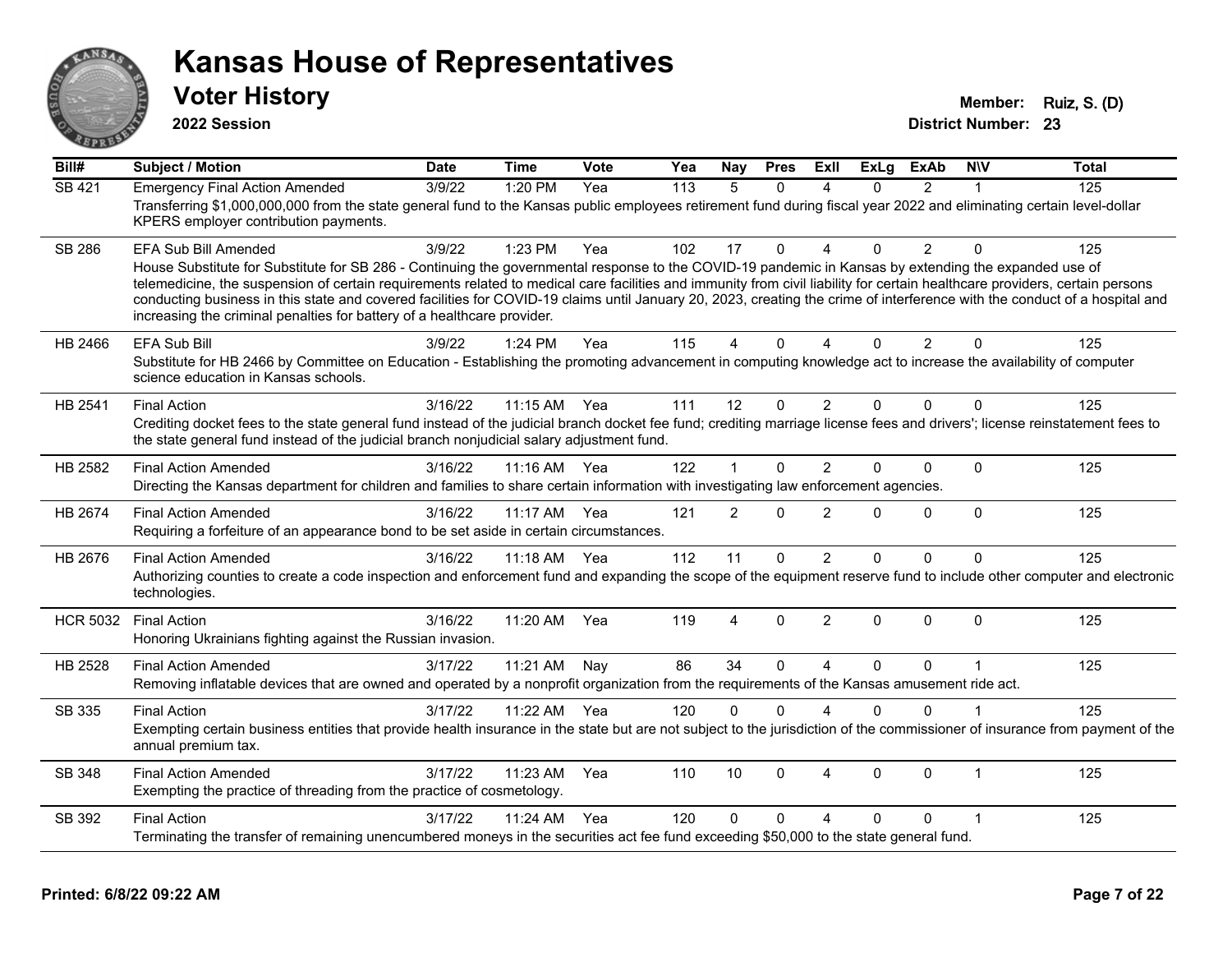

**2022 Session**

**Voter History Member: Ruiz, S. (D)** 

| Bill#          | <b>Subject / Motion</b>                                                                                                                                                                                                                                                                                                        | <b>Date</b> | <b>Time</b> | Vote | Yea | Nay            | <b>Pres</b>    | <b>Exll</b>              | <b>ExLg</b> | <b>ExAb</b>    | <b>NIV</b>     | <b>Total</b> |
|----------------|--------------------------------------------------------------------------------------------------------------------------------------------------------------------------------------------------------------------------------------------------------------------------------------------------------------------------------|-------------|-------------|------|-----|----------------|----------------|--------------------------|-------------|----------------|----------------|--------------|
| <b>HB 2712</b> | <b>Emergency Final Action</b>                                                                                                                                                                                                                                                                                                  | 3/17/22     | 11:47 AM    | Yea  | 119 |                | $\Omega$       | $\boldsymbol{\varDelta}$ | $\Omega$    | $\Omega$       | 1              | 125          |
|                | Establishing the Kansas commission for the United States semiquincentennial.                                                                                                                                                                                                                                                   |             |             |      |     |                |                |                          |             |                |                |              |
| <b>SB 408</b>  | <b>Emergency Final Action Amended</b>                                                                                                                                                                                                                                                                                          | 3/17/22     | 11:48 AM    | Nay  | 117 | 3              | $\Omega$       | $\overline{4}$           | $\Omega$    | $\mathbf{0}$   | $\mathbf{1}$   | 125          |
|                | Increasing the criminal penalties for multiple thefts of mail.                                                                                                                                                                                                                                                                 |             |             |      |     |                |                |                          |             |                |                |              |
| SB 400         | <b>EFA Sub Bill</b>                                                                                                                                                                                                                                                                                                            | 3/17/22     | 11:49 AM    | Yea  | 120 | 0              | $\Omega$       | $\Lambda$                | 0           | $\Omega$       |                | 125          |
|                | Substitute for SB 400 by Committee on Financial Institutions and Insurance - Updating certain requirements and conditions relating to the creation, modification and                                                                                                                                                           |             |             |      |     |                |                |                          |             |                |                |              |
|                | termination of trusts in the Kansas uniform trust code and updating the definition of-áresident trust for tax purposes.                                                                                                                                                                                                        |             |             |      |     |                |                |                          |             |                |                |              |
| SB 366         | <b>Emergency Final Action Amended</b>                                                                                                                                                                                                                                                                                          | 3/17/22     | 11:50 AM    | Yea  | 120 | 0              | $\Omega$       | $\boldsymbol{\Lambda}$   | $\Omega$    | $\Omega$       | $\overline{1}$ | 125          |
|                | Specifying that the crime of burglary includes, without authority, entering into or remaining within any locked or secured portion of any dwelling, building or other                                                                                                                                                          |             |             |      |     |                |                |                          |             |                |                |              |
|                | structure, with intent to commit another crime therein.                                                                                                                                                                                                                                                                        |             |             |      |     |                |                |                          |             |                |                |              |
| SB 313         | <b>Emergency Final Action Amended</b>                                                                                                                                                                                                                                                                                          | 3/21/22     | 3:39 PM     | Yea  | 122 | 0              | $\mathbf 0$    | $\overline{2}$           | $\Omega$    | 1              | $\mathbf{0}$   | 125          |
|                | Designating a portion of United States highway 69 as the Senator Tom R Van Sickle memorial highway.                                                                                                                                                                                                                            |             |             |      |     |                |                |                          |             |                |                |              |
| SB 448         | <b>Emergency Final Action</b>                                                                                                                                                                                                                                                                                                  | 3/21/22     | 3:40 PM     | Yea  | 122 | 0              | $\Omega$       | $\overline{2}$           | $\Omega$    |                | $\Omega$       | 125          |
|                | Adopting the national association of insurance commissioner's amendments to the unfair trade practices act excluding commercial property and casualty insurance<br>producers, brokers and insurers from prohibitions on giving rebates as an inducement to sales.                                                              |             |             |      |     |                |                |                          |             |                |                |              |
|                |                                                                                                                                                                                                                                                                                                                                |             |             |      |     |                |                |                          |             |                |                |              |
| SB 300         | <b>EFA Sub Bill</b>                                                                                                                                                                                                                                                                                                            | 3/21/22     | 3:41 PM     | Yea  | 121 |                | $\Omega$       | $\mathfrak{p}$           | $\Omega$    |                | $\Omega$       | 125          |
|                | Substitute for SB 300 by Committee on Judiciary GÇô Amending the Kansas racketeer influenced and corrupt organization act to add a person who has engaged in<br>identity theft or identity fraud to the definition of "covered person" and add identity theft and identity fraud to the definition of "racketeering activity". |             |             |      |     |                |                |                          |             |                |                |              |
| SB 261         | <b>EFA Sub Bill</b>                                                                                                                                                                                                                                                                                                            | 3/21/22     | 3:43 PM     | Yea  | 96  | 26             | $\Omega$       | 2                        | $\Omega$    |                | $\Omega$       | 125          |
|                | Substitute for SB 261 by Committee on Agriculture -- Prohibiting the use of identifiable meat terms on the labels of meat analogs when such labels do not include proper                                                                                                                                                       |             |             |      |     |                |                |                          |             |                |                |              |
|                | qualifying language to indicate that such products do not contain meat.                                                                                                                                                                                                                                                        |             |             |      |     |                |                |                          |             |                |                |              |
| SB 417         | <b>Emergency Final Action</b>                                                                                                                                                                                                                                                                                                  | 3/21/22     | 3:44 PM     | Yea  | 120 | $\overline{2}$ | $\Omega$       | $\overline{2}$           | $\Omega$    | $\overline{1}$ | $\mathbf 0$    | 125          |
|                | Establishing minimum and maximum permit renewal fees for certain solid waste disposal areas and processing facilities.                                                                                                                                                                                                         |             |             |      |     |                |                |                          |             |                |                |              |
| HB 2644        | <b>Emergency Final Action</b>                                                                                                                                                                                                                                                                                                  | 3/21/22     | 3:46 PM     | Yea  | 115 | 7              | $\Omega$       | 2                        | $\Omega$    | $\mathbf{1}$   | $\Omega$       | 125          |
|                | Designating the Sandhill plum as the official state fruit.                                                                                                                                                                                                                                                                     |             |             |      |     |                |                |                          |             |                |                |              |
| HB 2447        | <b>EFA Sub Bill</b>                                                                                                                                                                                                                                                                                                            | 3/21/22     | 3:47 PM     | Yea  | 120 | $\overline{2}$ | $\overline{0}$ | $\overline{2}$           | 0           |                | $\Omega$       | 125          |
|                | Permitting testimony to be presented using a two-way electronic audio-video communication device during a preliminary hearing.                                                                                                                                                                                                 |             |             |      |     |                |                |                          |             |                |                |              |
| <b>SB 200</b>  | <b>Emergency Final Action Amended</b>                                                                                                                                                                                                                                                                                          | 3/21/22     | 3:48 PM     | Yea  | 119 | 3              | ∩              | 2                        | U           |                | $\Omega$       | 125          |
|                | Expanding the pharmacist's scope of practice to include initiation of therapy for influenza, strep throat or urinary tract infection, pursuant to a statewide protocol adopted                                                                                                                                                 |             |             |      |     |                |                |                          |             |                |                |              |
|                | by the collaborative drug therapy management advisory committee.                                                                                                                                                                                                                                                               |             |             |      |     |                |                |                          |             |                |                |              |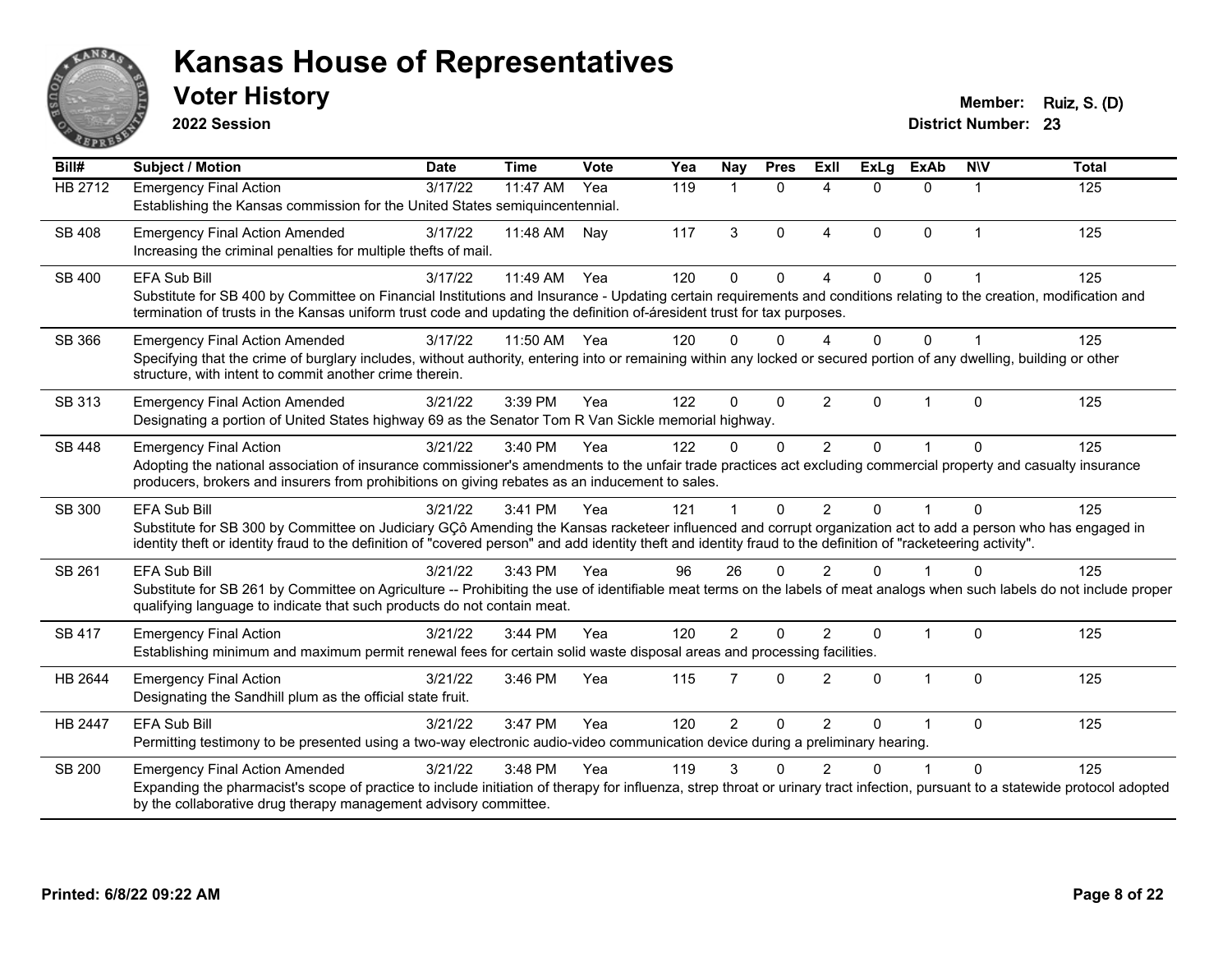

**2022 Session**

| Bill#         | <b>Subject / Motion</b>                                                                                                                                                                                                                                                                                                                                          | <b>Date</b> | <b>Time</b> | Vote | Yea | Nay          | <b>Pres</b> | <b>ExII</b>    | <b>ExLg</b>  | <b>ExAb</b>             | <b>NIV</b> | <b>Total</b> |
|---------------|------------------------------------------------------------------------------------------------------------------------------------------------------------------------------------------------------------------------------------------------------------------------------------------------------------------------------------------------------------------|-------------|-------------|------|-----|--------------|-------------|----------------|--------------|-------------------------|------------|--------------|
| SB 336        | <b>Emergency Final Action</b>                                                                                                                                                                                                                                                                                                                                    | 3/21/22     | 3:49 PM     | Yea  | 121 | $\mathbf 1$  | $\Omega$    | $\overline{2}$ | $\Omega$     |                         | $\Omega$   | 125          |
|               | Updating certain investment limitation requirements to provide increased options for Kansas domiciled life insurance companies investing in equity interests and<br>preferred stock.                                                                                                                                                                             |             |             |      |     |              |             |                |              |                         |            |              |
| HB 2253       | <b>Emergency Final Action Amended</b>                                                                                                                                                                                                                                                                                                                            | 3/21/22     | 3:50 PM     | Yea  | 121 | 1            | $\Omega$    | $\overline{2}$ | $\Omega$     | 1                       | $\Omega$   | 125          |
|               | Updating certain provisions of the prescription monitoring program act relating to program data, storage and access, increasing the membership of the advisory<br>committee and providing for setup and annual maintenance fees for program data integration.                                                                                                    |             |             |      |     |              |             |                |              |                         |            |              |
| HB 2632       | <b>Emergency Final Action</b>                                                                                                                                                                                                                                                                                                                                    | 3/21/22     | 3:52 PM     | Yea  | 95  | 27           | $\Omega$    | $\overline{2}$ | $\mathbf{0}$ |                         | 0          | 125          |
|               | Requiring a referral of an alleged victim of child abuse or neglect for a examination as part of an investigation, creating a program in the department of health and<br>environment to provide training and payment and defining child abuse review and evaluation providers, networks, examinations and referrals and child abuse medical<br>resource centers. |             |             |      |     |              |             |                |              |                         |            |              |
| SB 346        | <b>Emergency Final Action Amended</b>                                                                                                                                                                                                                                                                                                                            | 3/21/22     | 3:53 PM     | Yea  | 119 | 3            | $\Omega$    | $\overline{2}$ | $\Omega$     |                         | 0          | 125          |
|               | Allowing for the on-farm retail sale of milk and milk products, authorizing the secretary of agriculture to declare an imminent health hazard, extending certain milk and<br>dairy license fees and establishing certain standards for milk.                                                                                                                     |             |             |      |     |              |             |                |              |                         |            |              |
| <b>SB 141</b> | <b>Emergency Final Action</b><br>Enacting the Kansas uniform directed trust act.                                                                                                                                                                                                                                                                                 | 3/21/22     | 3:54 PM     | Yea  | 122 | $\mathbf{0}$ | $\Omega$    | $\overline{2}$ | $\Omega$     | $\overline{1}$          | $\Omega$   | 125          |
| SB 343        | <b>Emergency Final Action Amended</b>                                                                                                                                                                                                                                                                                                                            | 3/21/22     | 3:55 PM     | Yea  | 122 | $\mathbf{0}$ | $\mathbf 0$ | $\overline{2}$ | 0            | $\overline{\mathbf{1}}$ | $\Omega$   | 125          |
|               | Updating the term "hearing impaired"; to "hard of hearing"; in statutes related to persons with hearing loss.                                                                                                                                                                                                                                                    |             |             |      |     |              |             |                |              |                         |            |              |
| SB 446        | <b>Emergency Final Action Amended</b>                                                                                                                                                                                                                                                                                                                            | 3/21/22     | $3:56$ PM   | Yea  | 122 | $\Omega$     | $\Omega$    | $\overline{2}$ | $\Omega$     | $\mathbf{1}$            | $\Omega$   | 125          |
|               | Designating bridges on U.S. highway 166 and K-66 highway as Veterans Memorial Bridge.                                                                                                                                                                                                                                                                            |             |             |      |     |              |             |                |              |                         |            |              |
| SB 483        | <b>Emergency Final Action</b>                                                                                                                                                                                                                                                                                                                                    | 3/21/22     | 3:57 PM     | Yea  | 122 | $\Omega$     | $\Omega$    | $\overline{2}$ | $\Omega$     |                         | 0          | 125          |
|               | Increasing criminal penalties for theft and criminal damage to property involving remote service units such as automated cash dispensing machines and automated<br>teller machines.                                                                                                                                                                              |             |             |      |     |              |             |                |              |                         |            |              |
| <b>SB 19</b>  | <b>EFA Sub Bill</b>                                                                                                                                                                                                                                                                                                                                              | 3/21/22     | 3:58 PM     | Yea  | 114 | 8            | $\Omega$    | $\overline{2}$ | $\Omega$     |                         | $\Omega$   | 125          |
|               | House Substitute for SB 19 by Committee on Energy, Utilities and Telecommunications - Implementing the 988 suicide prevention and mental health crisis hotline in<br>Kansas.                                                                                                                                                                                     |             |             |      |     |              |             |                |              |                         |            |              |
| HB 2600       | <b>Emergency Final Action Amended</b>                                                                                                                                                                                                                                                                                                                            | 3/21/22     | 4:00 PM     | Yea  | 122 | $\Omega$     | $\Omega$    | $\mathcal{P}$  | $\Omega$     |                         |            | 125          |
|               | Authorizing the state board of regents on behalf of Emporia state university to sell certain real property in the city of Emporia, Lyon county, Kansas; the university of<br>Kansas to exchange and convey certain real property in Douglas county, Kansas, and to accept certain real property in Douglas county, Kansas, from the Kansas                       |             |             |      |     |              |             |                |              |                         |            |              |
|               | university endowment association; Kansas state university to sell certain real property in Riley county and Cherokee county, Kansas, and Douglas county, Nebraska;<br>and Pittsburg state university to sell certain real property in the city of Pittsburg, Crawford county, Kansas.                                                                            |             |             |      |     |              |             |                |              |                         |            |              |
| SB 215        | <b>Emergency Final Action Amended</b>                                                                                                                                                                                                                                                                                                                            | 3/21/22     | 4:01 PM     | Yea  | 122 | ∩            |             | 2              | O            |                         |            | 125          |
|               | Transferring the authority for postsecondary driver's education programs and driver training schools from the state board of regents to the department of revenue.                                                                                                                                                                                               |             |             |      |     |              |             |                |              |                         |            |              |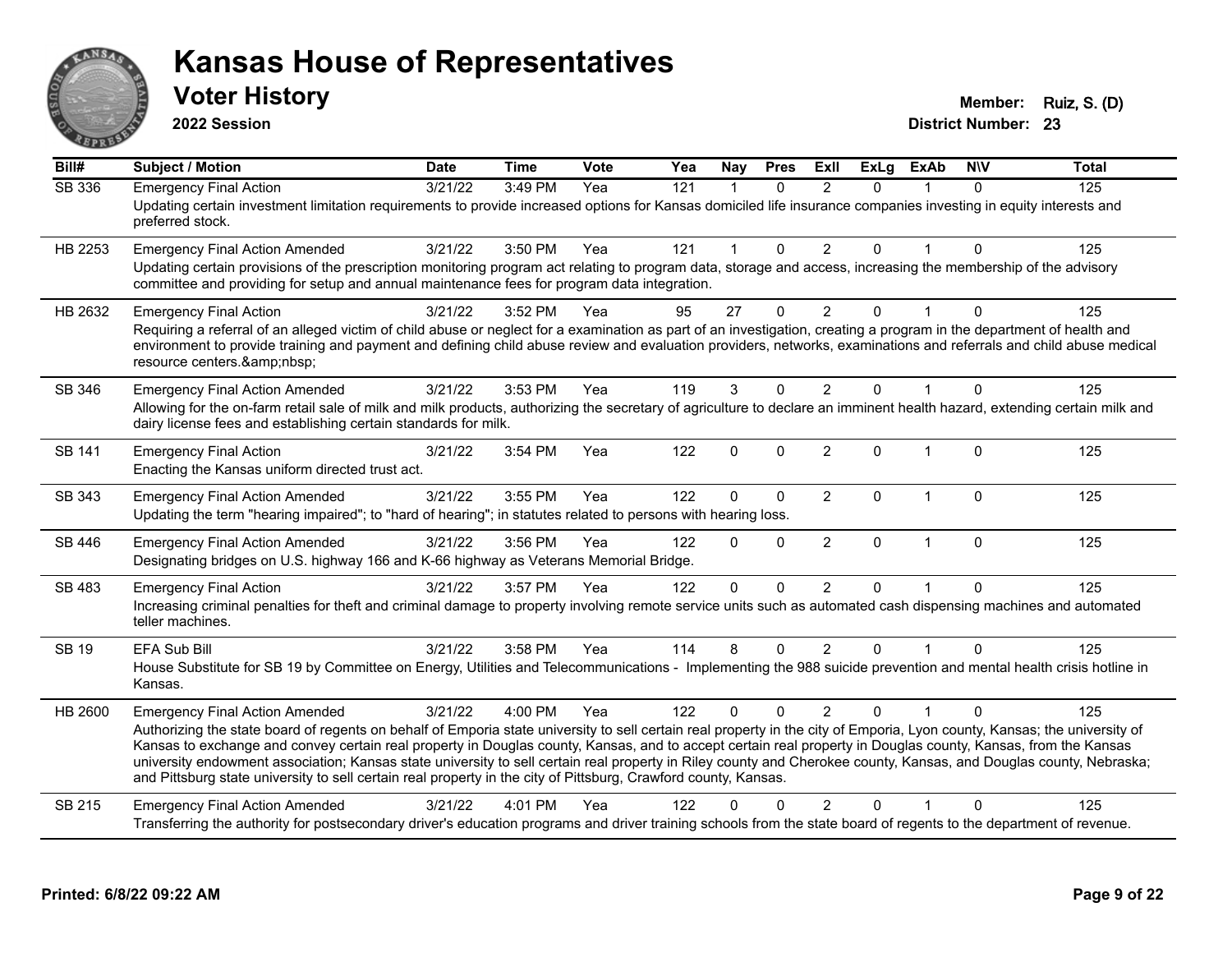

**2022 Session**

**Voter History Member: Ruiz, S. (D)** 

| Bill#            | <b>Subject / Motion</b>                                                                                                                                                                                                                                                         | <b>Date</b> | <b>Time</b>  | <b>Vote</b> | Yea | <b>Nay</b>    | <b>Pres</b>  | ExII           | <b>ExLg</b>    | <b>ExAb</b>    | <b>NIV</b>     | Total |
|------------------|---------------------------------------------------------------------------------------------------------------------------------------------------------------------------------------------------------------------------------------------------------------------------------|-------------|--------------|-------------|-----|---------------|--------------|----------------|----------------|----------------|----------------|-------|
| SB <sub>28</sub> | <b>EFA Sub Bill</b>                                                                                                                                                                                                                                                             | 3/21/22     | 4:02 PM      | Yea         | 120 | $\mathcal{P}$ | $\Omega$     | $\mathcal{P}$  | $\Omega$       |                | $\Omega$       | 125   |
|                  | House Substitute for SB 28 by Committee on Insurance and Pensions - Enacting the pharmacy benefits manager licensure act and requiring licensure rather than<br>registration of such entities.                                                                                  |             |              |             |     |               |              |                |                |                |                |       |
| SB 419           | <b>Emergency Final Action</b>                                                                                                                                                                                                                                                   | 3/21/22     | 4:03 PM      | Yea         | 122 | 0             | $\mathbf{0}$ | $\overline{2}$ | $\Omega$       |                | $\Omega$       | 125   |
|                  | Allowing certain employees from the department of corrections to attend the Kansas law enforcement training center and including special agents of the department of<br>corrections in the definition of law enforcement officer under the Kansas law enforcement training act. |             |              |             |     |               |              |                |                |                |                |       |
| <b>SB 440</b>    | <b>Emergency Final Action</b>                                                                                                                                                                                                                                                   | 3/21/22     | 4:04 PM      | Yea         | 121 | $\Omega$      | $\mathbf 0$  | $\overline{2}$ | $\overline{0}$ | $\mathbf{1}$   | $\mathbf{1}$   | 125   |
|                  | Establishing when an occupational therapist may treat a patient without referral from a physician and requiring occupational therapists to maintain professional liability<br>insurance.                                                                                        |             |              |             |     |               |              |                |                |                |                |       |
| SB 34            | <b>EFA Sub Bill Amended</b>                                                                                                                                                                                                                                                     | 3/21/22     | 4:06 PM      | Nay         | 88  | 34            | $\Omega$     | $\overline{2}$ | $\Omega$       |                | $\Omega$       | 125   |
|                  | Substitute for SB 34 by Committee on Federal and State Affairs - Requiring review of administrative rules and regulations every five years.                                                                                                                                     |             |              |             |     |               |              |                |                |                |                |       |
| <b>SB 453</b>    | <b>Emergency Final Action Amended</b>                                                                                                                                                                                                                                           | 3/21/22     | 4:07 PM      | Yea         | 122 | $\Omega$      | $\mathbf{0}$ | $\overline{2}$ | $\Omega$       |                | $\Omega$       | 125   |
|                  | Requiring adult care home certified aides who take training courses to demonstrate certain skills to successfully complete such training courses and requiring licensed<br>nurses to teach and evaluate such training courses.                                                  |             |              |             |     |               |              |                |                |                |                |       |
| SB 330           | <b>Emergency Final Action</b><br>Authorizing the construction of a memorial honoring Kansas gold star families.                                                                                                                                                                 | 3/21/22     | 4:08 PM      | Yea         | 122 | $\mathbf{0}$  | $\mathbf{0}$ | $\overline{2}$ | $\mathbf{0}$   | $\mathbf{1}$   | $\Omega$       | 125   |
| SB 331           | <b>Emergency Final Action Amended</b><br>Updating the version of risk-based capital instructions in effect.                                                                                                                                                                     | 3/21/22     | 4:09 PM      | Yea         | 121 | $\mathbf{1}$  | $\mathbf{0}$ | $\overline{2}$ | 0              | $\mathbf 1$    | $\Omega$       | 125   |
| SB 451           | <b>Emergency Final Action Amended</b>                                                                                                                                                                                                                                           | 3/21/22     | 4:10 PM      | Yea         | 122 | $\mathbf 0$   | $\mathbf 0$  | $\overline{2}$ | $\mathbf{0}$   | $\mathbf{1}$   | $\Omega$       | 125   |
|                  | Requiring an individual to maintain enrollment on a tribal membership roll to receive a free permanent hunting license.                                                                                                                                                         |             |              |             |     |               |              |                |                |                |                |       |
| SB 479           | <b>Emergency Final Action Amended</b>                                                                                                                                                                                                                                           | 3/21/22     | 4:11 PM      | Yea         | 122 | $\Omega$      | $\Omega$     | $\overline{2}$ | $\Omega$       |                | $\Omega$       | 125   |
|                  | Authorizing a permanent memorial commemorating the Kansas suffragist movement to be placed in the state capitol and establishing the Kansas suffragist memorial<br>fund.                                                                                                        |             |              |             |     |               |              |                |                |                |                |       |
| HB 2734          | <b>Emergency Final Action</b>                                                                                                                                                                                                                                                   | 3/21/22     | 4:12 PM      | Yea         | 122 | $\Omega$      | $\Omega$     | $\overline{2}$ | $\Omega$       |                | $\Omega$       | 125   |
|                  | Reinstating the social worker applicant option for board-approved postgraduate supervised experience and allowing master's and clinical level licensees to take the<br>baccalaureate addiction counselor test.                                                                  |             |              |             |     |               |              |                |                |                |                |       |
| SB 267           | Motion to Amend - Winn                                                                                                                                                                                                                                                          | 3/22/22     | 11:42 AM Yea |             | 44  | 76            | $\mathbf{0}$ | $\mathbf{1}$   | 0              | 2              | $\overline{2}$ | 125   |
|                  | Substitute for SB 267 by Committee on Ways and Means - Appropriations for FY 2021, FY 2022, FY 2023 and FY 2024 for various state agencies.                                                                                                                                     |             |              |             |     |               |              |                |                |                |                |       |
| SB 267           | Motion to Amend - Gartner                                                                                                                                                                                                                                                       | 3/22/22     | 12:01 PM Yea |             | 37  | 84            | $\Omega$     |                | $\Omega$       | 2              |                | 125   |
|                  | Substitute for SB 267 by Committee on Ways and Means - Appropriations for FY 2021, FY 2022, FY 2023 and FY 2024 for various state agencies.                                                                                                                                     |             |              |             |     |               |              |                |                |                |                |       |
| SB 267           | Motion to Amend - Helgerson                                                                                                                                                                                                                                                     | 3/22/22     | 12:25 PM Yea |             | 49  | 72            | $\Omega$     |                | $\Omega$       | $\overline{2}$ |                | 125   |
|                  | Substitute for SB 267 by Committee on Ways and Means - Appropriations for FY 2021, FY 2022, FY 2023 and FY 2024 for various state agencies.                                                                                                                                     |             |              |             |     |               |              |                |                |                |                |       |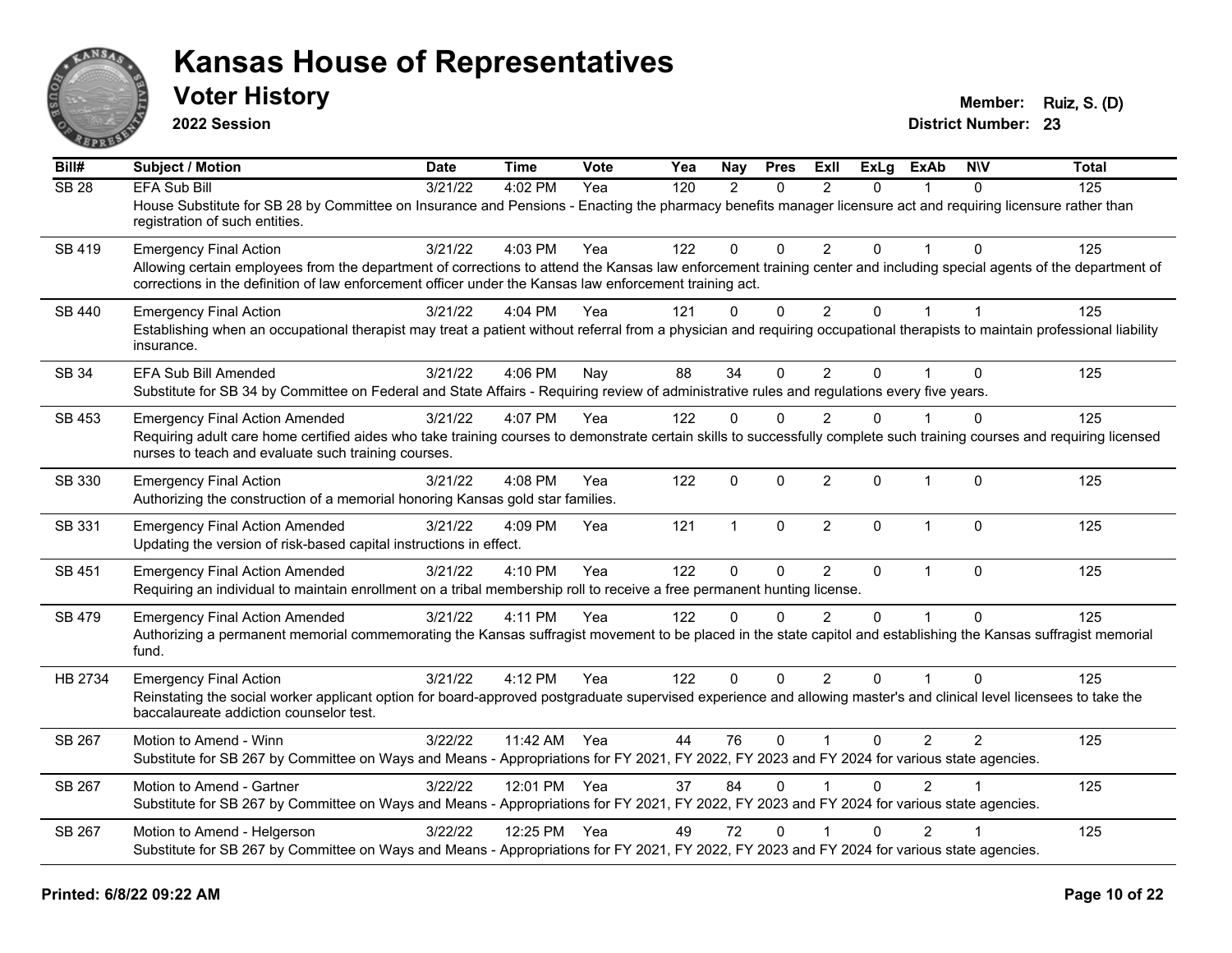

**Voter History Member: Ruiz, S. (D) 2022 Session**

| Bill#         | <b>Subject / Motion</b>                                                                                                                                                                                                                                                                                                                                                                                                                                                                                                                                                                                                                                                                                                                                                                                                                                                                                                                             | <b>Date</b> | <b>Time</b> | <b>Vote</b> | Yea | <b>Nay</b> | <b>Pres</b>  | ExII         | <b>ExLg</b> | <b>ExAb</b>    | <b>NIV</b>     | <b>Total</b> |
|---------------|-----------------------------------------------------------------------------------------------------------------------------------------------------------------------------------------------------------------------------------------------------------------------------------------------------------------------------------------------------------------------------------------------------------------------------------------------------------------------------------------------------------------------------------------------------------------------------------------------------------------------------------------------------------------------------------------------------------------------------------------------------------------------------------------------------------------------------------------------------------------------------------------------------------------------------------------------------|-------------|-------------|-------------|-----|------------|--------------|--------------|-------------|----------------|----------------|--------------|
| <b>SB 267</b> | Motion to Amend - Helgerson                                                                                                                                                                                                                                                                                                                                                                                                                                                                                                                                                                                                                                                                                                                                                                                                                                                                                                                         | 3/22/22     | 1:06 PM     | Yea         | 36  | 81         | $\mathbf{0}$ | 1            | $\Omega$    | 2              | 5              | 125          |
|               | Substitute for SB 267 by Committee on Ways and Means - Appropriations for FY 2021, FY 2022, FY 2023 and FY 2024 for various state agencies.                                                                                                                                                                                                                                                                                                                                                                                                                                                                                                                                                                                                                                                                                                                                                                                                         |             |             |             |     |            |              |              |             |                |                |              |
| HB 2512       | Motion to Amend - Ousley<br>Substitute for Substitute for HB 2512 by Committee on K-12 Education Budget - Making appropriations for the Kansas state department of education for FY 2022, FY<br>2023 and FY 2024, establishing requirements relating to academic achievement and third-grade literacy, authorizing credits to be earned through alternative educational<br>opportunities, requiring KSHSAA members and employees to report child abuse and neglect, requiring boards of education of school districts to consider district needs<br>assessments and academic assessments when approving district budgets, authorizing part-time enrollment for certain students, establishing an alternative graduation<br>rate calculation for virtual schools, providing virtual school state aid for credit deficient students and amending the age of initial eligibility for the tax credit for low income<br>students scholarship program.    | 3/22/22     | 2:02 PM     | Yea         | 58  | 54         | $\Omega$     |              | 0           | $\overline{2}$ | 10             | 125          |
| HB 2512       | Motion to Amend - Hoye<br>Substitute for Substitute for HB 2512 by Committee on K-12 Education Budget - Making appropriations for the Kansas state department of education for FY 2022, FY<br>2023 and FY 2024, establishing requirements relating to academic achievement and third-grade literacy, authorizing credits to be earned through alternative educational<br>opportunities, requiring KSHSAA members and employees to report child abuse and neglect, requiring boards of education of school districts to consider district needs<br>assessments and academic assessments when approving district budgets, authorizing part-time enrollment for certain students, establishing an alternative graduation<br>rate calculation for virtual schools, providing virtual school state aid for credit deficient students and amending the age of initial eligibility for the tax credit for low income<br>students scholarship program.      | 3/22/22     | 2:13 PM     | Yea         | 38  | 81         | $\mathbf 0$  |              | 0           | 2              | 3              | 125          |
| HB 2512       | Motion to Amend - Hoye<br>Substitute for Substitute for HB 2512 by Committee on K-12 Education Budget - Making appropriations for the Kansas state department of education for FY 2022, FY<br>2023 and FY 2024, establishing requirements relating to academic achievement and third-grade literacy, authorizing credits to be earned through alternative educational<br>opportunities, requiring KSHSAA members and employees to report child abuse and neglect, requiring boards of education of school districts to consider district needs<br>assessments and academic assessments when approving district budgets, authorizing part-time enrollment for certain students, establishing an alternative graduation<br>rate calculation for virtual schools, providing virtual school state aid for credit deficient students and amending the age of initial eligibility for the tax credit for low income<br>students scholarship program.      | 3/22/22     | 2:18 PM     | Yea         | 44  | 73         | $\Omega$     |              | 0           | 2              | 5              | 125          |
| HB 2512       | Motion to reconsider action<br>Substitute for Substitute for HB 2512 by Committee on K-12 Education Budget - Making appropriations for the Kansas state department of education for FY 2022, FY<br>2023 and FY 2024, establishing requirements relating to academic achievement and third-grade literacy, authorizing credits to be earned through alternative educational<br>opportunities, requiring KSHSAA members and employees to report child abuse and neglect, requiring boards of education of school districts to consider district needs<br>assessments and academic assessments when approving district budgets, authorizing part-time enrollment for certain students, establishing an alternative graduation<br>rate calculation for virtual schools, providing virtual school state aid for credit deficient students and amending the age of initial eligibility for the tax credit for low income<br>students scholarship program. | 3/22/22     | 2:24 PM     | Nay         | 75  | 45         | $\mathbf 0$  | $\mathbf{1}$ | $\Omega$    | $\overline{2}$ | $\overline{2}$ | 125          |
| HB 2512       | Motion to Amend - Ousley<br>Substitute for Substitute for HB 2512 by Committee on K-12 Education Budget - Making appropriations for the Kansas state department of education for FY 2022, FY<br>2023 and FY 2024, establishing requirements relating to academic achievement and third-grade literacy, authorizing credits to be earned through alternative educational<br>opportunities, requiring KSHSAA members and employees to report child abuse and neglect, requiring boards of education of school districts to consider district needs<br>assessments and academic assessments when approving district budgets, authorizing part-time enrollment for certain students, establishing an alternative graduation<br>rate calculation for virtual schools, providing virtual school state aid for credit deficient students and amending the age of initial eligibility for the tax credit for low income<br>students scholarship program.    | 3/22/22     | 2:30 PM     | Yea         | 50  | 70         | $\mathbf{0}$ | 1            | 0           | 2              | $\overline{2}$ | 125          |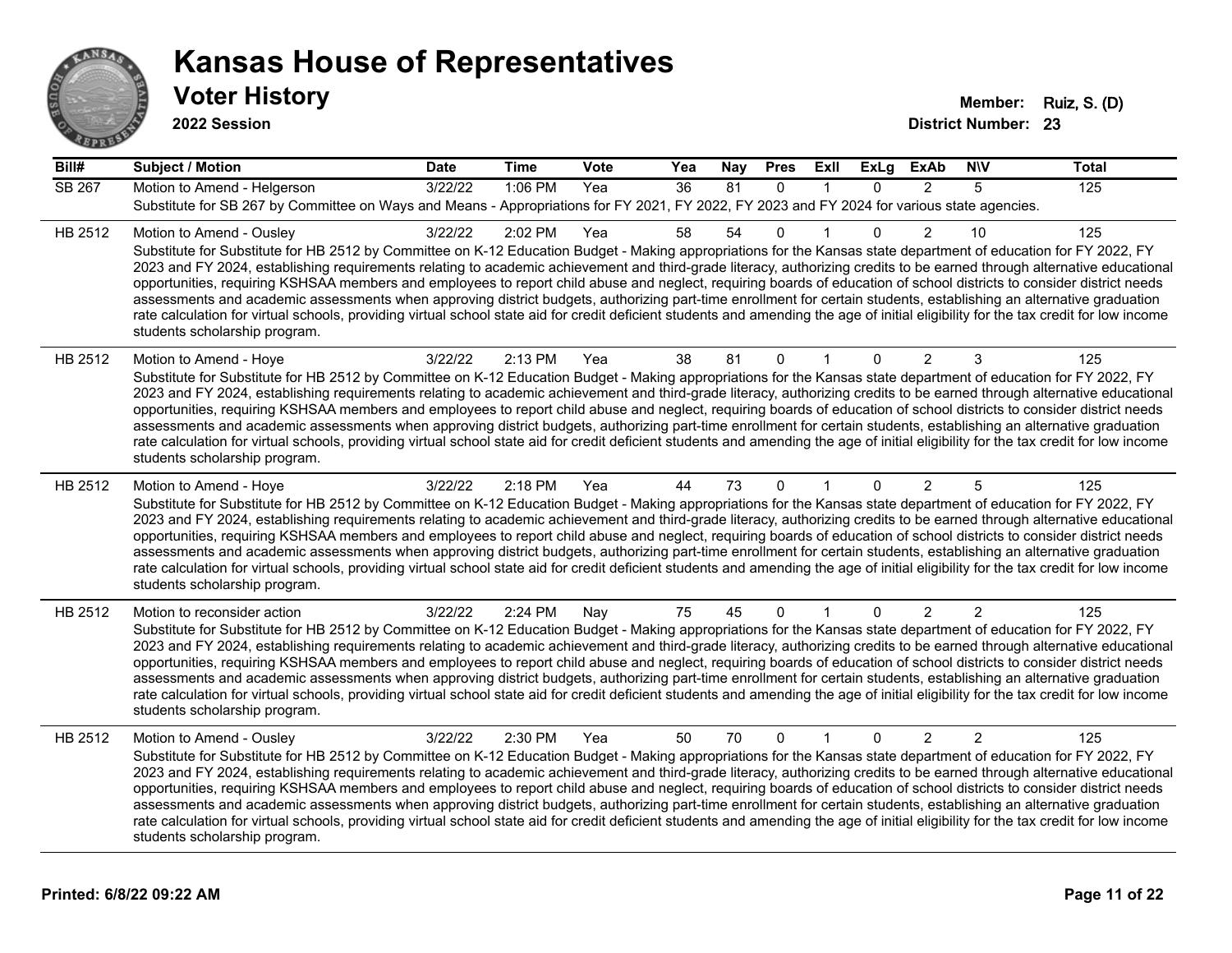

**2022 Session**

| Bill#          | <b>Subject / Motion</b>                                                                                                                                                                                                                                                                                                                                                                                                                                                                                                                                                                                                                                                                                                                                                                                                                                                                                                                               | <b>Date</b> | <b>Time</b> | Vote | Yea | Nay          | <b>Pres</b>  | Exll           | <b>ExLg</b>  | <b>ExAb</b>   | <b>NIV</b>   | <b>Total</b> |
|----------------|-------------------------------------------------------------------------------------------------------------------------------------------------------------------------------------------------------------------------------------------------------------------------------------------------------------------------------------------------------------------------------------------------------------------------------------------------------------------------------------------------------------------------------------------------------------------------------------------------------------------------------------------------------------------------------------------------------------------------------------------------------------------------------------------------------------------------------------------------------------------------------------------------------------------------------------------------------|-------------|-------------|------|-----|--------------|--------------|----------------|--------------|---------------|--------------|--------------|
| <b>HB 2631</b> | Motion to Amend - Carmichael<br>Enacting the career technical education credential and transition incentive for employment success act to provide additional state aid for school districts based on<br>students obtaining a credential.                                                                                                                                                                                                                                                                                                                                                                                                                                                                                                                                                                                                                                                                                                              | 3/22/22     | 8:36 PM     | Yea  | 57  | 62           | $\Omega$     |                | $\Omega$     | $\mathcal{P}$ | 3            | 125          |
| HB 2512        | Final Action Sub Bill Amended<br>Substitute for Substitute for HB 2512 by Committee on K-12 Education Budget - Making appropriations for the Kansas state department of education for FY 2022, FY<br>2023 and FY 2024, establishing requirements relating to academic achievement and third-grade literacy, authorizing credits to be earned through alternative educational<br>opportunities, requiring KSHSAA members and employees to report child abuse and neglect, requiring boards of education of school districts to consider district needs<br>assessments and academic assessments when approving district budgets, authorizing part-time enrollment for certain students, establishing an alternative graduation<br>rate calculation for virtual schools, providing virtual school state aid for credit deficient students and amending the age of initial eligibility for the tax credit for low income<br>students scholarship program. | 3/23/22     | 10:24 AM    | Nay  | 76  | 46           | $\Omega$     | $\overline{2}$ | 0            |               | $\mathbf{0}$ | 125          |
| HB 2609        | <b>Final Action</b><br>Allowing restricted driver's license holders to drive to and from worship services for any religious organizations at age 15.                                                                                                                                                                                                                                                                                                                                                                                                                                                                                                                                                                                                                                                                                                                                                                                                  | 3/23/22     | 10:25 AM    | Nay  | 95  | 27           | $\Omega$     | $\overline{2}$ | $\Omega$     | 1             | $\Omega$     | 125          |
| HB 2615        | Final Action Sub Bill Amended<br>Substitute for HB 2615 by Committee on K-12 Education Budget - Allowing K-12 students to transfer to and attend school in any school district in the state.                                                                                                                                                                                                                                                                                                                                                                                                                                                                                                                                                                                                                                                                                                                                                          | 3/23/22     | 10:27 AM    | Nay  | 63  | 59           | $\mathbf{0}$ | $\overline{2}$ | $\Omega$     | $\mathbf{1}$  | $\Omega$     | 125          |
| HB 2631        | <b>Final Action Amended</b><br>Enacting the career technical education credential and transition incentive for employment success act to provide additional state aid for school districts based on<br>students obtaining a credential.                                                                                                                                                                                                                                                                                                                                                                                                                                                                                                                                                                                                                                                                                                               | 3/23/22     | 10:28 AM    | Yea  | 122 | 0            | $\mathbf 0$  | $\overline{2}$ | 0            |               | $\Omega$     | 125          |
| HB 2717        | <b>Final Action Amended</b><br>Prohibiting any municipality from preventing the enforcement of federal immigration laws, requiring municipal law enforcement agencies to provide written notice to each<br>law enforcement officer of the officer's duty to cooperate with state and federal agencies in the enforcement of immigration laws and requiring any municipal<br>identification card to state on its face that it is not valid for state identification.                                                                                                                                                                                                                                                                                                                                                                                                                                                                                   | 3/23/22     | 10:30 AM    | Nay  | 84  | 38           | $\Omega$     | $\overline{2}$ | $\Omega$     |               | $\Omega$     | 125          |
| HB 2737        | Final Action Sub Bill<br>Substitute for HB 2737 by Committee on Redistricting - Proposing state representative redistricting plan free state 3f.                                                                                                                                                                                                                                                                                                                                                                                                                                                                                                                                                                                                                                                                                                                                                                                                      | 3/23/22     | 10:32 AM    | Yea  | 112 | 10           | $\Omega$     | 2              | $\Omega$     | $\mathbf 1$   | $\Omega$     | 125          |
| SB 161         | <b>Final Action Amended</b><br>Providing for the use of personal package delivery devices on sidewalks and crosswalks, exempting such devices from motor vehicle regulation and limiting additional<br>municipal regulation.                                                                                                                                                                                                                                                                                                                                                                                                                                                                                                                                                                                                                                                                                                                          | 3/23/22     | 10:34 AM    | Nay  | 75  | 47           | 0            | $\overline{2}$ | $\Omega$     |               | $\Omega$     | 125          |
| <b>SB 199</b>  | <b>Final Action Amended</b><br>Providing for short-term, limited-duration health plans.                                                                                                                                                                                                                                                                                                                                                                                                                                                                                                                                                                                                                                                                                                                                                                                                                                                               | 3/23/22     | 10:35 AM    | Nay  | 73  | 49           | $\Omega$     | $\overline{2}$ | $\mathbf{0}$ | $\mathbf{1}$  | $\Omega$     | 125          |
| SB 267         | Final Action Sub Bill Amended<br>House Substitute for Substitute for SB 267 by Committee on Appropriations - Appropriations for FY 2022, FY 2023, FY 2024, and FY 2025 for various state agencies                                                                                                                                                                                                                                                                                                                                                                                                                                                                                                                                                                                                                                                                                                                                                     | 3/23/22     | 10:38 AM    | Nay  | 73  | 49           | $\Omega$     | 2              | $\Omega$     | $\mathbf{1}$  | $\Omega$     | 125          |
| SB 367         | <b>Final Action</b><br>Requiring officers to file copies of receipts with the court when property is seized under a search warrant and providing requirements and procedures for destruction or<br>disposition of dangerous drugs and return or disposition of weapons.                                                                                                                                                                                                                                                                                                                                                                                                                                                                                                                                                                                                                                                                               | 3/23/22     | 10:39 AM    | Yea  | 122 | $\mathbf{0}$ | $\Omega$     | $\overline{2}$ | 0            |               | $\Omega$     | 125          |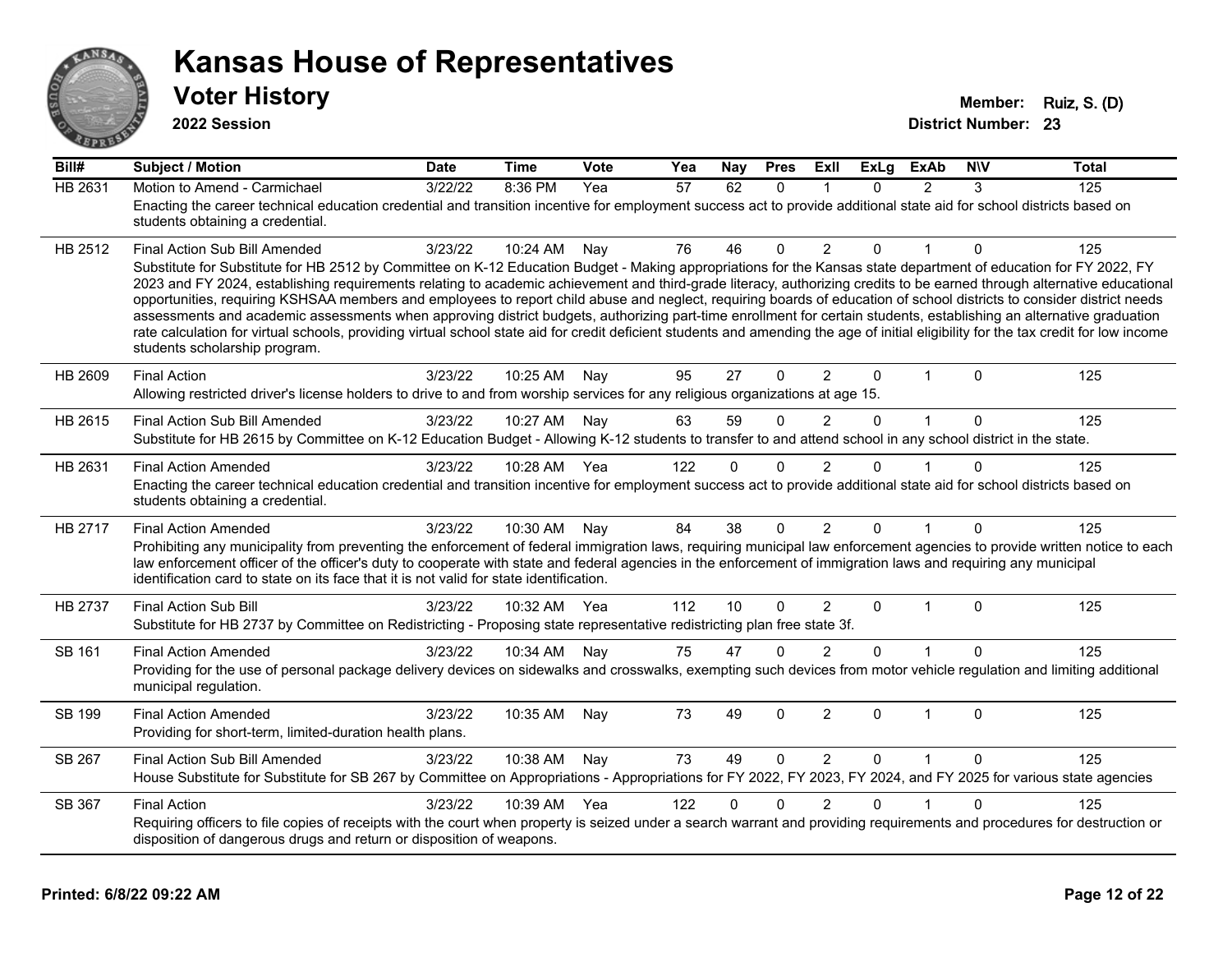

**2022 Session**

**Voter History Member: Ruiz, S. (D)** 

| Bill#        | <b>Subject / Motion</b>                                                                                                                                                                                                                                                                               | <b>Date</b> | <b>Time</b>  | Vote | Yea | Nay      | <b>Pres</b>    | ExIl           | <b>ExLg</b>  | <b>ExAb</b>  | <b>NIV</b>   | <b>Total</b> |
|--------------|-------------------------------------------------------------------------------------------------------------------------------------------------------------------------------------------------------------------------------------------------------------------------------------------------------|-------------|--------------|------|-----|----------|----------------|----------------|--------------|--------------|--------------|--------------|
| SB 493       | <b>Final Action Amended</b>                                                                                                                                                                                                                                                                           | 3/23/22     | 10:40 AM     | Nay  | 74  | 48       | 0              | $\overline{2}$ | $\Omega$     |              | $\Omega$     | 125          |
|              | Prohibiting cities and counties from regulating plastic and other containers designed for the consumption, transportation or protection of merchandise, food or<br>beverages.                                                                                                                         |             |              |      |     |          |                |                |              |              |              |              |
| HB 2231      | Motion to Concur                                                                                                                                                                                                                                                                                      | 3/23/22     | 10:43 AM Yea |      | 118 | 3        |                | $\overline{2}$ | $\Omega$     |              | $\mathbf{0}$ | 125          |
|              | Amending the definition of the crime of conducting a pyramid promotional scheme, providing for an exemption and defining key terms.                                                                                                                                                                   |             |              |      |     |          |                |                |              |              |              |              |
| SB 506       | <b>Emergency Final Action</b>                                                                                                                                                                                                                                                                         | 3/23/22     | 12:48 PM     | Yea  | 117 | 5        | $\mathbf 0$    | 2              | $\Omega$     | 1            | $\Omega$     | 125          |
|              | Providing for the north central Kansas down syndrome society distinctive license plate.                                                                                                                                                                                                               |             |              |      |     |          |                |                |              |              |              |              |
| SB 434       | <b>Emergency Final Action</b>                                                                                                                                                                                                                                                                         | 3/23/22     | 12:49 PM     | Yea  | 122 | 0        | $\mathbf 0$    | $\overline{2}$ | $\mathbf{0}$ |              | $\Omega$     | 125          |
|              | Creating exemptions in the open records act for records that contain captured license plate data or that pertain to the location of an automated license plate recognition<br>system.                                                                                                                 |             |              |      |     |          |                |                |              |              |              |              |
| HB 2340      | <b>Emergency Final Action Amended</b>                                                                                                                                                                                                                                                                 | 3/23/22     | 12:50 PM     | Yea  | 79  | 43       | $\Omega$       | 2              | $\mathbf{0}$ | $\mathbf 1$  | $\Omega$     | 125          |
|              | Increasing the minimum age to 21 to purchase or possess cigarettes and tobacco products.                                                                                                                                                                                                              |             |              |      |     |          |                |                |              |              |              |              |
| HB 2492      | <b>Emergency Final Action Amended</b>                                                                                                                                                                                                                                                                 | 3/23/22     | 12:52 PM Yea |      | 116 | 6        | $\Omega$       | 2              | $\Omega$     | $\mathbf 1$  | $\mathbf{0}$ | 125          |
|              | Submitting claims against the state by the joint committee on special claims against the state.                                                                                                                                                                                                       |             |              |      |     |          |                |                |              |              |              |              |
| <b>SB 12</b> | <b>Emergency Final Action Amended</b>                                                                                                                                                                                                                                                                 | 3/23/22     | 12:53 PM     | Yea  | 117 | 5        | $\pmb{0}$      | $\overline{2}$ | 0            | $\mathbf{1}$ | $\mathbf 0$  | 125          |
|              | Requiring the Kansas department for children and families to implement performance-based contracts.                                                                                                                                                                                                   |             |              |      |     |          |                |                |              |              |              |              |
| HB 2502      | <b>Emergency Final Action Amended</b>                                                                                                                                                                                                                                                                 | 3/23/22     | 12:54 PM Yea |      | 112 | 10       | $\Omega$       | $\overline{2}$ | 0            |              | $\Omega$     | 125          |
|              | Authorizing retail liquor stores to sell and deliver alcoholic liquor and cereal malt beverages to a caterer, public venue, club or drinking establishment located in any<br>county.                                                                                                                  |             |              |      |     |          |                |                |              |              |              |              |
| HB 2716      | <b>Emergency Final Action</b>                                                                                                                                                                                                                                                                         | 3/23/22     | 12:55 PM     | Yea  | 122 | $\Omega$ | $\Omega$       | 2              | $\mathbf{0}$ |              | $\Omega$     | 125          |
|              | Concerning the authorization of educational benefits for spouses and dependents of deceased, injured or disabled public safety officers and employees and certain                                                                                                                                     |             |              |      |     |          |                |                |              |              |              |              |
|              | deceased, injured or disabled military personnel and prisoners of war; definitions; increasing the limitation on reimbursements to Kansas educational institutions.                                                                                                                                   |             |              |      |     |          |                |                |              |              |              |              |
| HB 2495      | <b>Emergency Final Action Amended</b>                                                                                                                                                                                                                                                                 | 3/23/22     | 12:56 PM Yea |      | 107 | 13       | $\mathfrak{p}$ | $\mathfrak{p}$ | $\Omega$     |              | $\Omega$     | 125          |
|              | Prohibiting the disclosure of personal information about a person's affiliation with an entity that is exempt from federal income taxation under section 501(c) of the<br>federal internal revenue code.                                                                                              |             |              |      |     |          |                |                |              |              |              |              |
| SB 150       | <b>Emergency Final Action Amended</b>                                                                                                                                                                                                                                                                 | 3/23/22     | 12:59 PM     | Nay  | 75  | 47       | $\mathbf 0$    | $\overline{2}$ | 0            |              | $\Omega$     | 125          |
|              | Defining and prohibiting certain deceptive lawsuit advertising practices and restricting the use or disclosure of protected health information to solicit individuals for legal<br>services.                                                                                                          |             |              |      |     |          |                |                |              |              |              |              |
| SB 450       | <b>Emergency Final Action</b>                                                                                                                                                                                                                                                                         | 3/23/22     | 1:00 PM      | Yea  | 117 | 5        | $\Omega$       | $\overline{2}$ | $\Omega$     |              | $\Omega$     | 125          |
|              | Sub for SB 450 by Committee on Financial Institutions and Insurance: Eliminating the crediting to the Kansas public employees retirement fund of 80% of the proceeds                                                                                                                                  |             |              |      |     |          |                |                |              |              |              |              |
|              | from the sale of surplus real estate, authorizing state educational institutions to sell and convey real property given to such state educational institutions as an<br>endowment, bequest or gift and authorizing the state board of regents to adopt policies relating to such sale and conveyance. |             |              |      |     |          |                |                |              |              |              |              |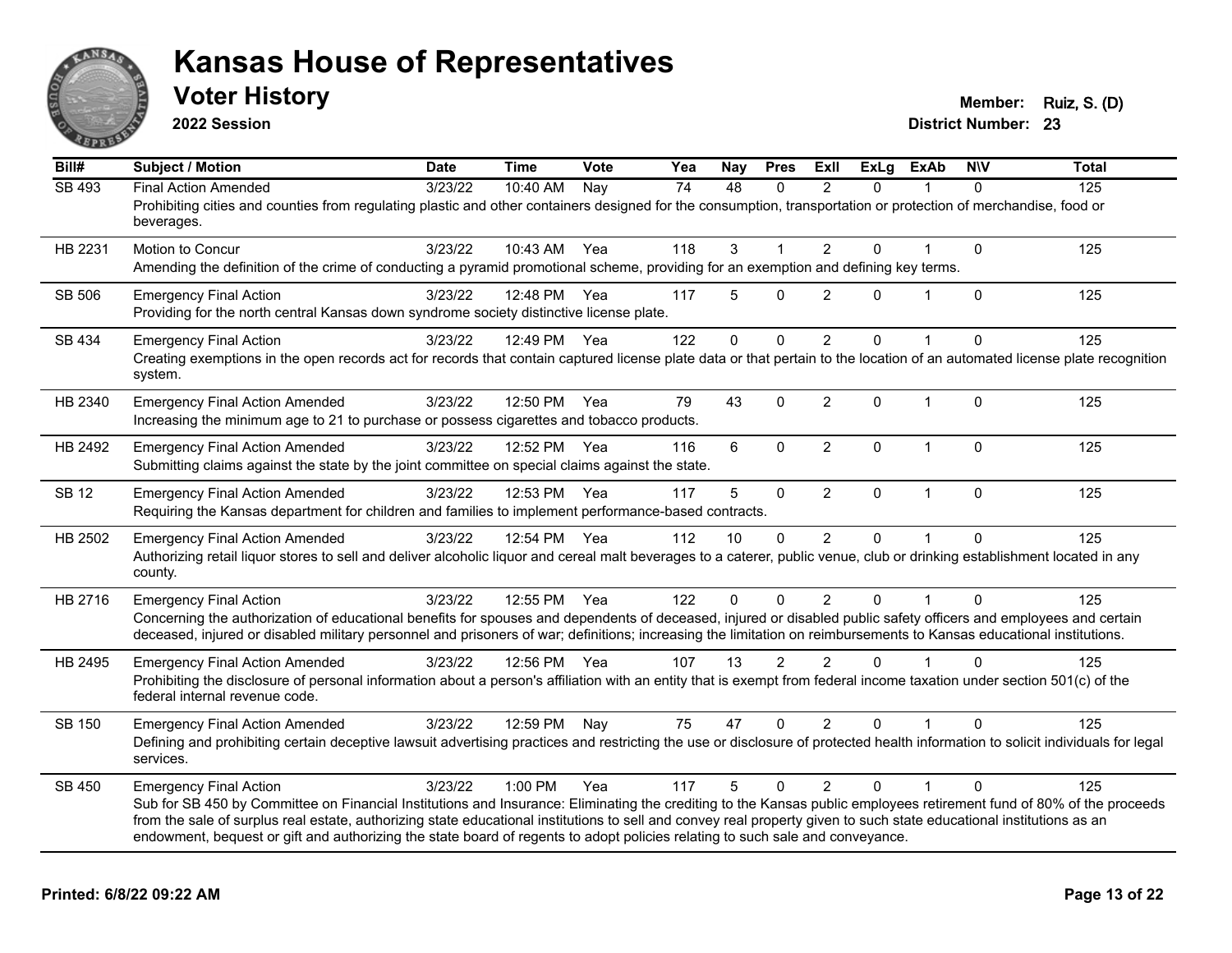

**2022 Session**

**Voter History Member: Ruiz, S. (D)** 

| Bill#   | <b>Subject / Motion</b>                                                                                                                                                                                                                                                                                                  | <b>Date</b> | <b>Time</b>  | Vote | Yea | <b>Nay</b>     | <b>Pres</b> | ExIl           | <b>ExLg</b> | <b>ExAb</b>    | <b>NIV</b>     | <b>Total</b> |
|---------|--------------------------------------------------------------------------------------------------------------------------------------------------------------------------------------------------------------------------------------------------------------------------------------------------------------------------|-------------|--------------|------|-----|----------------|-------------|----------------|-------------|----------------|----------------|--------------|
| HB 2504 | <b>Emergency Final Action Sub Bill</b>                                                                                                                                                                                                                                                                                   | 3/23/22     | 1:01 PM      | Yea  | 122 | $\Omega$       | $\Omega$    | 2              | 0           |                | $\Omega$       | 125          |
|         | Substitute for HB 2504 by Committee on Transportation - Allowing the printing of the international symbol of access for disabled veteran distinctive license plates and<br>certain parking privileges for disabled veterans who meet certain physical disability definitions.                                            |             |              |      |     |                |             |                |             |                |                |              |
| SB 405  | <b>Emergency Final Action Amended</b><br>Authorizing the state historical society to convey certain real property to the Shawnee Tribe.                                                                                                                                                                                  | 3/23/22     | 1:02 PM      | Yea  | 122 | $\Omega$       | $\mathbf 0$ | $\overline{2}$ | 0           | $\mathbf{1}$   | $\Omega$       | 125          |
| HB 2697 | <b>Emergency Final Action Amended</b>                                                                                                                                                                                                                                                                                    | 3/23/22     | 1:02 PM      | Yea  | 122 | $\Omega$       | 0           | $\overline{2}$ | 0           |                | $\Omega$       | 125          |
|         | Making changes to the process for evaluating and treating people who are undergoing evaluation for competency to stand trial and allowing such evaluation and<br>treatment at various facilities.                                                                                                                        |             |              |      |     |                |             |                |             |                |                |              |
| HB 2596 | <b>Emergency Final Action Amended</b>                                                                                                                                                                                                                                                                                    | 3/23/22     | 1:03 PM      | Yea  | 122 | 0              | $\Omega$    | $\overline{2}$ | $\Omega$    | 1              | $\Omega$       | 125          |
|         | Authorizing the board of education of a school district to contract with transportation network companies to provide certain transportation services.                                                                                                                                                                    |             |              |      |     |                |             |                |             |                |                |              |
| SB 563  | EFA Sub Bill Amended                                                                                                                                                                                                                                                                                                     | 3/23/22     | 1:36 PM      | Yea  | 112 | 9              | $\Omega$    | 2              | 0           | $\overline{2}$ | $\mathbf 0$    | 125          |
|         | Substitute for SB 563 by Committee on Redistricting - Proposing state senatorial redistricting plan liberty three.                                                                                                                                                                                                       |             |              |      |     |                |             |                |             |                |                |              |
| HB 2458 | Motion to Concur                                                                                                                                                                                                                                                                                                         | 3/29/22     | 10:43 AM     | Yea  | 121 | $\Omega$       | $\Omega$    | 2              | $\Omega$    | $\overline{2}$ | $\Omega$       | 125          |
|         | Senate Substitute for HB 2458 by Committee on Transportation - Limiting the liability of optometrists and ophthalmologists who report information to the division of<br>vehicles relating to a person's vision.                                                                                                          |             |              |      |     |                |             |                |             |                |                |              |
| HB 2228 | Motion to Concur                                                                                                                                                                                                                                                                                                         | 3/29/22     | 10:46 AM Yea |      | 121 | 0              | $\Omega$    | $\overline{2}$ | 0           | $\overline{2}$ | $\Omega$       | 125          |
|         | Requiring law enforcement agencies to adopt a policy regarding submission of sexual assault evidence kits and allowing evidence collection at child advocacy centers<br>or other facilities.                                                                                                                             |             |              |      |     |                |             |                |             |                |                |              |
| HB 2075 | Mot to Concur in Conference                                                                                                                                                                                                                                                                                              | 3/29/22     | 10:49 AM     | Yea  | 121 | 0              | $\Omega$    | 2              | 0           | $\overline{2}$ | $\mathbf 0$    | 125          |
|         | Allowing venue for an adoption when the state is the agency to be where the state agency or its subcontracting agency has an office.                                                                                                                                                                                     |             |              |      |     |                |             |                |             |                |                |              |
| HB 2537 | Mot to Concur in Conference                                                                                                                                                                                                                                                                                              | 3/29/22     | 10:51 AM     | Yea  | 121 | $\Omega$       | $\Omega$    | $\mathfrak{p}$ | $\Omega$    | $\overline{2}$ | $\Omega$       | 125          |
|         | Requiring the insurance department to hold a hearing in cases involving an order under the Kansas administrative procedure act.                                                                                                                                                                                          |             |              |      |     |                |             |                |             |                |                |              |
| HB 2605 | Motion to Concur                                                                                                                                                                                                                                                                                                         | 3/29/22     | 10:54 AM     | Yea  | 119 | $\overline{2}$ | $\Omega$    | $\overline{2}$ | 0           | $\overline{2}$ | $\Omega$       | 125          |
|         | Increasing the rural population requirement maximum for the veterinary training program for rural Kansas and creating a food animal percentage requirement that may<br>be fulfilled in lieu thereof.                                                                                                                     |             |              |      |     |                |             |                |             |                |                |              |
| HB 2607 | Mot to Concur in Conference                                                                                                                                                                                                                                                                                              | 3/30/22     | 11:33 AM     | Yea  | 123 | 0              | $\Omega$    |                | $\Omega$    | $\Omega$       |                | 125          |
|         | Clarifying the time limitations for habeas corpus claims, requiring earlier notice of anticipated release from custody of a person who may be a sexually violent predator to<br>the attorney general and a multidisciplinary team and specifying where such person will be detained during civil commitment proceedings. |             |              |      |     |                |             |                |             |                |                |              |
| HB 2564 | Mot to Concur in Conference                                                                                                                                                                                                                                                                                              | 3/30/22     | 11:35 AM     | Yea  | 123 | 0              | $\Omega$    | $\overline{1}$ | 0           | $\mathbf{0}$   | $\overline{1}$ | 125          |
|         | Updating the version of risk-based capital instructions in effect.                                                                                                                                                                                                                                                       |             |              |      |     |                |             |                |             |                |                |              |
| HB 2386 | Motion to Concur                                                                                                                                                                                                                                                                                                         | 3/30/22     | 11:38 AM     | Yea  | 120 | 3              | $\Omega$    | $\overline{1}$ | 0           | 0              | $\mathbf{1}$   | 125          |
|         | Establishing requirements for the payment and reimbursement of dental services by a dental benefit plan.                                                                                                                                                                                                                 |             |              |      |     |                |             |                |             |                |                |              |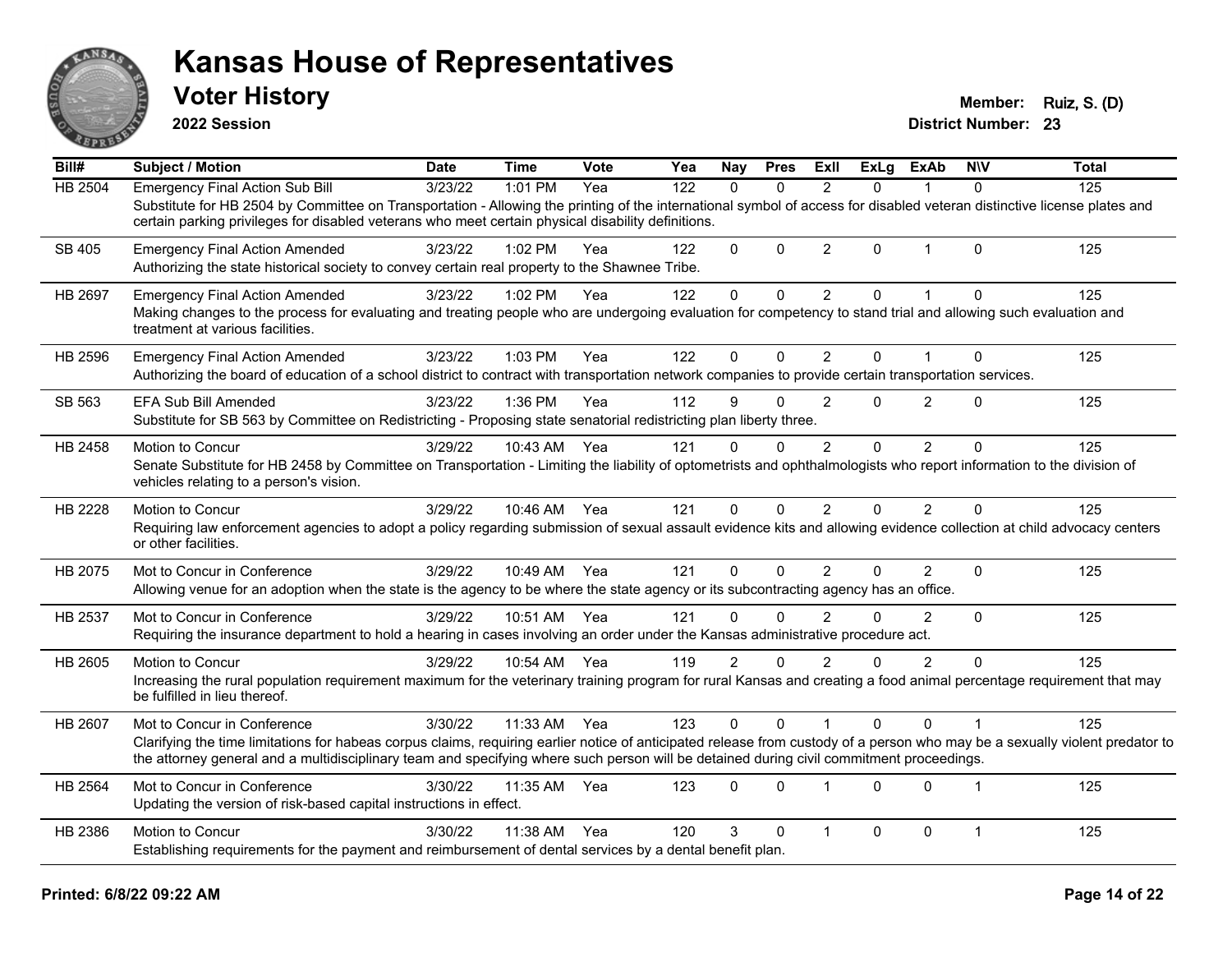

**2022 Session**

**Voter History Member: Ruiz, S. (D)** 

| Bill#   | <b>Subject / Motion</b>                                                                                                                                                                                                                                                                                                                                                                                                                                                                                                                                                                                                 | <b>Date</b> | <b>Time</b> | Vote | Yea | Nay          | <b>Pres</b>  | ExII           | <b>ExLg</b>    | <b>ExAb</b>    | <b>NIV</b>     | <b>Total</b> |
|---------|-------------------------------------------------------------------------------------------------------------------------------------------------------------------------------------------------------------------------------------------------------------------------------------------------------------------------------------------------------------------------------------------------------------------------------------------------------------------------------------------------------------------------------------------------------------------------------------------------------------------------|-------------|-------------|------|-----|--------------|--------------|----------------|----------------|----------------|----------------|--------------|
| SB 62   | Motion to adopt CCR<br>Amending the standards for school-administered vision screenings for students, establishing the Kansas children's vision health and school readiness commission and<br>relating to the powers and duties of the Kansas commission for the deaf and hard of hearing with regard to registration of interpreters, communication access services<br>guidelines and adoption of rules and regulations.                                                                                                                                                                                               | 3/30/22     | 11:40 AM    | Yea  | 121 | 3            | $\mathbf{0}$ |                | $\Omega$       | $\mathbf{0}$   | $\Omega$       | 125          |
| SB 84   | EFA Sub Bill Amended<br>House Substitute for Substitute for SB 84 by Committee on Federal and State Affairs - Authorizing sports wagering under the Kansas expanded lottery act.                                                                                                                                                                                                                                                                                                                                                                                                                                        | 3/30/22     | 12:45 PM    | Yea  | 88  | 36           | 0            |                | $\Omega$       | $\Omega$       | 0              | 125          |
| SB 563  | Motion to adopt CCR<br>Substitute for SB 563 by Committee on Redistricting - Proposing state senatorial redistricting plan liberty three.                                                                                                                                                                                                                                                                                                                                                                                                                                                                               | 3/30/22     | 5:56 PM     | Nay  | 83  | 40           | 0            |                | U              |                | $\Omega$       | 125          |
| HB 2476 | Motion to adopt CCR<br>Providing for the silver star medal, bronze star medal, city of Hutchinson and daughters of the American revolution distinctive license plates and four distinctive license<br>plates for the Kansas department of wildlife and parks; authorizing the printing of the international symbol of access for disabled veteran distinctive license plates and<br>parking privileges for certain physically disabled veterans; allowing veteran distinctive license plate applicants to provide a DD214 form, DD form 2 (Retired) or a Kansas<br>veteran driver's license as proof of veteran status. | 3/31/22     | 10:57 AM    | Yea  | 115 | 5            | $\Omega$     | 2              | $\overline{2}$ |                | $\mathbf{0}$   | 125          |
| HB 2478 | Motion to adopt CCR<br>Designating a portion of United States highway 166 as the SGT Evan S Parker memorial highway, a portion of U.S. highway 56 as the PFC Shane Austin memorial<br>highway, a portion of United States highway 69 as the Senator Tom R Van Sickle memorial highway, a certain bridge on K-126 as the Dennis Crain memorial bridge, a<br>portion of United States highway 69 as the AMM2c Walter Scott Brown memorial highway and bridges on K-66 highway as veterans memorial bridge.                                                                                                                | 3/31/22     | 10:59 AM    | Yea  | 120 | $\Omega$     | $\Omega$     | $\overline{2}$ | $\mathcal{P}$  | $\mathbf{1}$   | $\Omega$       | 125          |
| HB 2595 | Motion to adopt CCR<br>Making certain antique vehicle titling procedures applicable to vehicles having a model year 60 years old or older.                                                                                                                                                                                                                                                                                                                                                                                                                                                                              | 3/31/22     | 11:00 AM    | Yea  | 119 |              | 0            | $\overline{2}$ | 2              |                | $\Omega$       | 125          |
| HB 2448 | Motion to adopt CCR<br>Senate Substitute for HB 2448 by Committee on Public Health and Welfare - Requiring able-bodied adults without dependents to complete an employment and training<br>program in order to receive food assistance.                                                                                                                                                                                                                                                                                                                                                                                 | 3/31/22     | 2:55 PM     | Nay  | 70  | 46           | $\Omega$     | 5              | $\Omega$       | $\mathcal{P}$  | $\mathfrak{p}$ | 125          |
| SB 446  | Motion to adopt CCR<br>Allowing restricted driver's license holders beginning at age 15 to drive to and from religious activities held by any religious organization and providing for the electronic<br>renewal of nondriver's identification card.                                                                                                                                                                                                                                                                                                                                                                    | 3/31/22     | 3:01 PM     | Nay  | 87  | 30           | $\mathbf{0}$ | 5              | $\Omega$       | $\overline{2}$ |                | 125          |
| SB 215  | Motion to adopt CCR<br>Transferring the authority for postsecondary driver's education programs and driver training schools to the department of revenue and authorizing the board of education<br>of a school district to contract with transportation network companies to provide certain transportation services.                                                                                                                                                                                                                                                                                                   | 3/31/22     | 3:04 PM     | Yea  | 117 | $\mathbf{0}$ | $\Omega$     | 5              | $\Omega$       | $\overline{2}$ | $\mathbf 1$    | 125          |
| HB 2005 | Motion to adopt CCR<br>Excluding hot water supply boilers that have a nominal water capacity not exceeding 120 gallons from the provisions of the boiler safety act; creating the elevator safety<br>act to require safety standards, permit requirements, and insurance coverage for elevator contractors; requiring inspections of elevators and licensure for persons<br>installing, repairing and inspecting elevators; creating an elevator safety advisory board; establishing duties for the state fire marshal.                                                                                                 | 3/31/22     | 3:11 PM     | Yea  | 73  | 45           | $\Omega$     | 5              | $\Omega$       | $\mathcal{P}$  | $\Omega$       | 125          |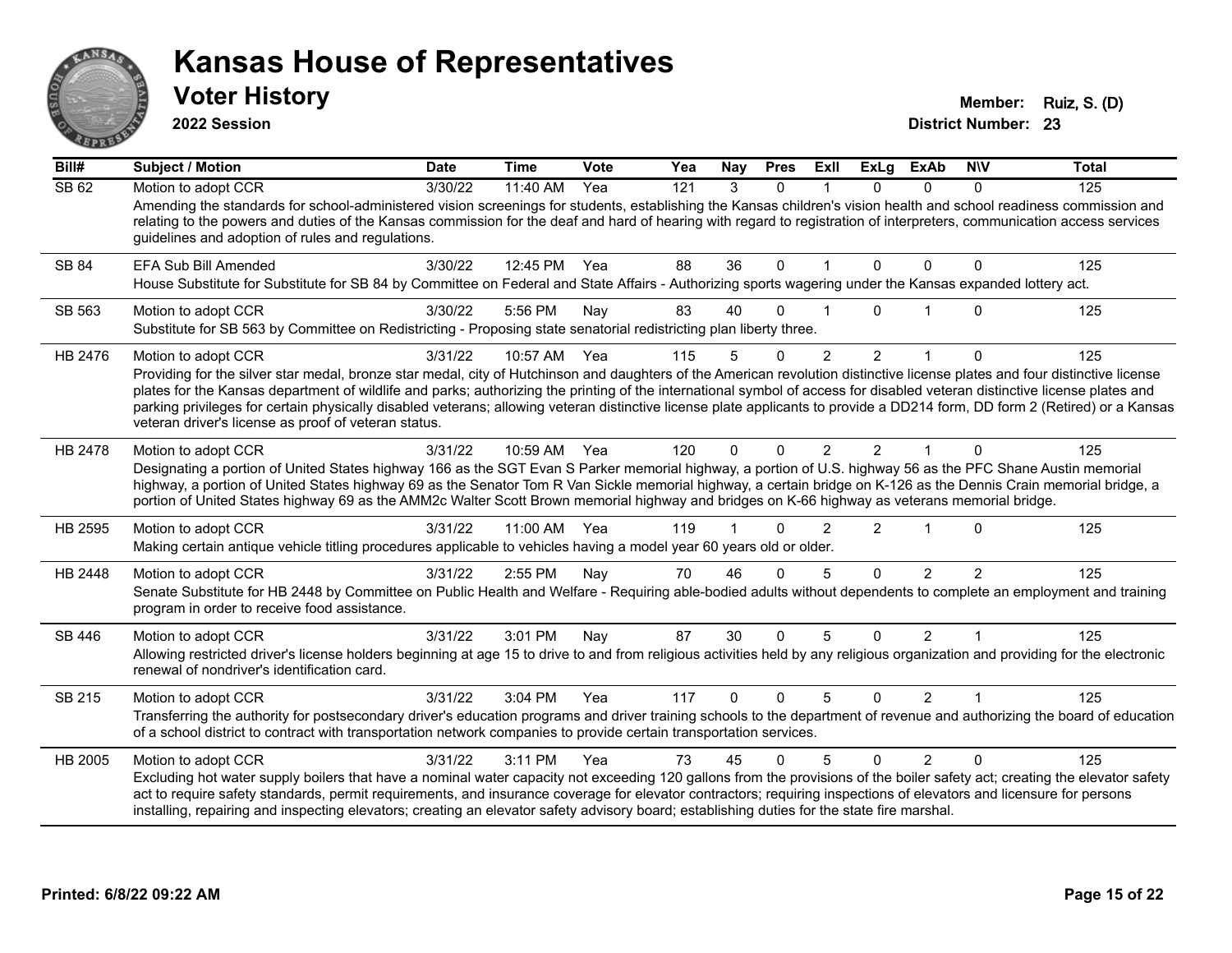

#### **2022 Session**

| Bill#            | <b>Subject / Motion</b>                                                                                                                                                                                                                                                                                                                                                                                                                                                                                                                                                                                                                                                                                                                                                                                                                                                                                                                                                                                                                                                                                                   | <b>Date</b> | <b>Time</b> | Vote | Yea | Nay            | <b>Pres</b>  | ExII | <b>ExLg</b>  | <b>ExAb</b>    | <b>NIV</b>   | <b>Total</b> |
|------------------|---------------------------------------------------------------------------------------------------------------------------------------------------------------------------------------------------------------------------------------------------------------------------------------------------------------------------------------------------------------------------------------------------------------------------------------------------------------------------------------------------------------------------------------------------------------------------------------------------------------------------------------------------------------------------------------------------------------------------------------------------------------------------------------------------------------------------------------------------------------------------------------------------------------------------------------------------------------------------------------------------------------------------------------------------------------------------------------------------------------------------|-------------|-------------|------|-----|----------------|--------------|------|--------------|----------------|--------------|--------------|
| $\overline{SB2}$ | Motion to adopt CCR                                                                                                                                                                                                                                                                                                                                                                                                                                                                                                                                                                                                                                                                                                                                                                                                                                                                                                                                                                                                                                                                                                       | 3/31/22     | 4:51 PM     | Yea  | 86  | 31             | 0            | 5    | 0            | 3              | $\Omega$     | 125          |
|                  | Allowing consumption of beer, wine or other alcoholic liquor on the Kansas state fairgrounds; increasing the number of temporary permits an applicant may receive from<br>four to 12 permits per year; limiting what cities, counties or townships may charge for a temporary permit to not more than \$25 per day; crediting a portion of moneys<br>collected from the liquor drink tax and the liquor enforcement tax to the state fair capital improvements fund; requiring that licensed farm wineries be issued a cereal<br>malt beverage retailer license if the statutory requirements for such retailer license are satisfied; authorizing retail liquor stores to sell and deliver alcoholic liquor and<br>cereal malt beverages to a caterer, public venue, club or drinking establishment located in any adjacent county any county with a comer located within two miles<br>measured along the adjacent county boundary; Increasing the percentage of alcohol by volume allowed to not more than 16% for domestic table wine and the domestic<br>fortified wine threshold to more than 16% alcohol by volume. |             |             |      |     |                |              |      |              |                |              |              |
| <b>HB 2087</b>   | Motion to adopt CCR                                                                                                                                                                                                                                                                                                                                                                                                                                                                                                                                                                                                                                                                                                                                                                                                                                                                                                                                                                                                                                                                                                       | 3/31/22     | 4:54 PM     | Yea  | 105 | 12             | $\mathbf{0}$ | 5    | $\Omega$     | 3              | $\Omega$     | 125          |
|                  | Limiting the review of certain rules and regulations by the director of the budget and requiring review of rules and regulations every five years.                                                                                                                                                                                                                                                                                                                                                                                                                                                                                                                                                                                                                                                                                                                                                                                                                                                                                                                                                                        |             |             |      |     |                |              |      |              |                |              |              |
| HB 2559          | Motion to adopt CCR                                                                                                                                                                                                                                                                                                                                                                                                                                                                                                                                                                                                                                                                                                                                                                                                                                                                                                                                                                                                                                                                                                       | 3/31/22     | 4:58 PM     | Yea  | 102 | 15             | $\Omega$     | 5    | $\Omega$     | 3              | $\mathbf{0}$ | 125          |
| HB 2489          | Mot to Concur in Conference                                                                                                                                                                                                                                                                                                                                                                                                                                                                                                                                                                                                                                                                                                                                                                                                                                                                                                                                                                                                                                                                                               | 3/31/22     | 5:01 PM     | Yea  | 117 | $\Omega$       | $\Omega$     | 5    | $\mathbf{0}$ | 3              | $\mathbf{0}$ | 125          |
|                  | Amending provisions of the technology-enabled fiduciary financial institutions act relating to out-of-state financial institutions, banks and trust companies conducting<br>fidfin transactions, fees and assessments, examinations, disclosures to consumers and requiring such institutions to be mandatory reporters for purposes of elder<br>abuse.                                                                                                                                                                                                                                                                                                                                                                                                                                                                                                                                                                                                                                                                                                                                                                   |             |             |      |     |                |              |      |              |                |              |              |
| SB 91            | Motion to adopt CCR<br>House Substitute for SB 91 by Committee on Commerce, Labor and Economic Development - Providing liability protection for businesses, municipalities and<br>educational institutions that participate in high school work-based learning programs and providing that schools are responsible for injuries to students participating in<br>such programs                                                                                                                                                                                                                                                                                                                                                                                                                                                                                                                                                                                                                                                                                                                                             | 3/31/22     | 9:05 PM     | Yea  | 116 | $\Omega$       | $\Omega$     | 5    | 0            |                | $\Omega$     | 125          |
| SB 421           | Motion to adopt CCR<br>Transferring \$1,000,000,000 from the state general fund to the Kansas public employees retirement fund during fiscal year 2022 and eliminating certain level-dollar<br>KPERS employer contribution payments.                                                                                                                                                                                                                                                                                                                                                                                                                                                                                                                                                                                                                                                                                                                                                                                                                                                                                      | 3/31/22     | $9:10$ PM   | Yea  | 106 | 10             | $\Omega$     | 5    | $\Omega$     | 4              | $\Omega$     | 125          |
| SB 408           | Motion to adopt CCR<br>Increasing the criminal penalties for multiple thefts of mail; specifying that the crime of burglary includes, without authority, entering into or remaining within any locked<br>or secured portion of any dwelling, building or other structure, with intent to commit another crime therein; providing guidance to determine how offenders under the<br>supervision of two or more supervision agencies can have supervision consolidated into one agency; requiring an offender who raises error in such offender's criminal<br>history calculation for the first time on appeal to show prejudicial error and authorizing the court to correct an illegal sentence while a direct appeal is pending; and<br>transferring the responsibility to certify drug abuse treatment providers that participate in the certified drug abuse treatment program from the department of corrections<br>to the Kansas sentencing commission.                                                                                                                                                               | 3/31/22     | 9:15 PM     | Yea  | 114 | $\overline{2}$ | $\mathbf 0$  | 5    | $\Omega$     | 4              | $\Omega$     | 125          |
| SB 366           | Motion to adopt CCR                                                                                                                                                                                                                                                                                                                                                                                                                                                                                                                                                                                                                                                                                                                                                                                                                                                                                                                                                                                                                                                                                                       | 3/31/22     | 9:20 PM     | Yea  | 116 | $\mathbf{0}$   | $\Omega$     | 5    | $\Omega$     | Δ              | $\Omega$     | 125          |
|                  | Specifying that the crime of burglary includes, without authority, entering into or remaining within any locked or secured portion of any dwelling, building or other<br>structure, with intent to commit another crime therein.                                                                                                                                                                                                                                                                                                                                                                                                                                                                                                                                                                                                                                                                                                                                                                                                                                                                                          |             |             |      |     |                |              |      |              |                |              |              |
| HB 2456          | Motion to adopt CCR                                                                                                                                                                                                                                                                                                                                                                                                                                                                                                                                                                                                                                                                                                                                                                                                                                                                                                                                                                                                                                                                                                       | 3/31/22     | 11:22 PM    | Nav  | 93  | 20             | $\Omega$     | 5    | $\Omega$     | $\overline{7}$ | $\Omega$     | 125          |
|                  | Establishing the Kansas kids lifetime combination hunting and fishing license.                                                                                                                                                                                                                                                                                                                                                                                                                                                                                                                                                                                                                                                                                                                                                                                                                                                                                                                                                                                                                                            |             |             |      |     |                |              |      |              |                |              |              |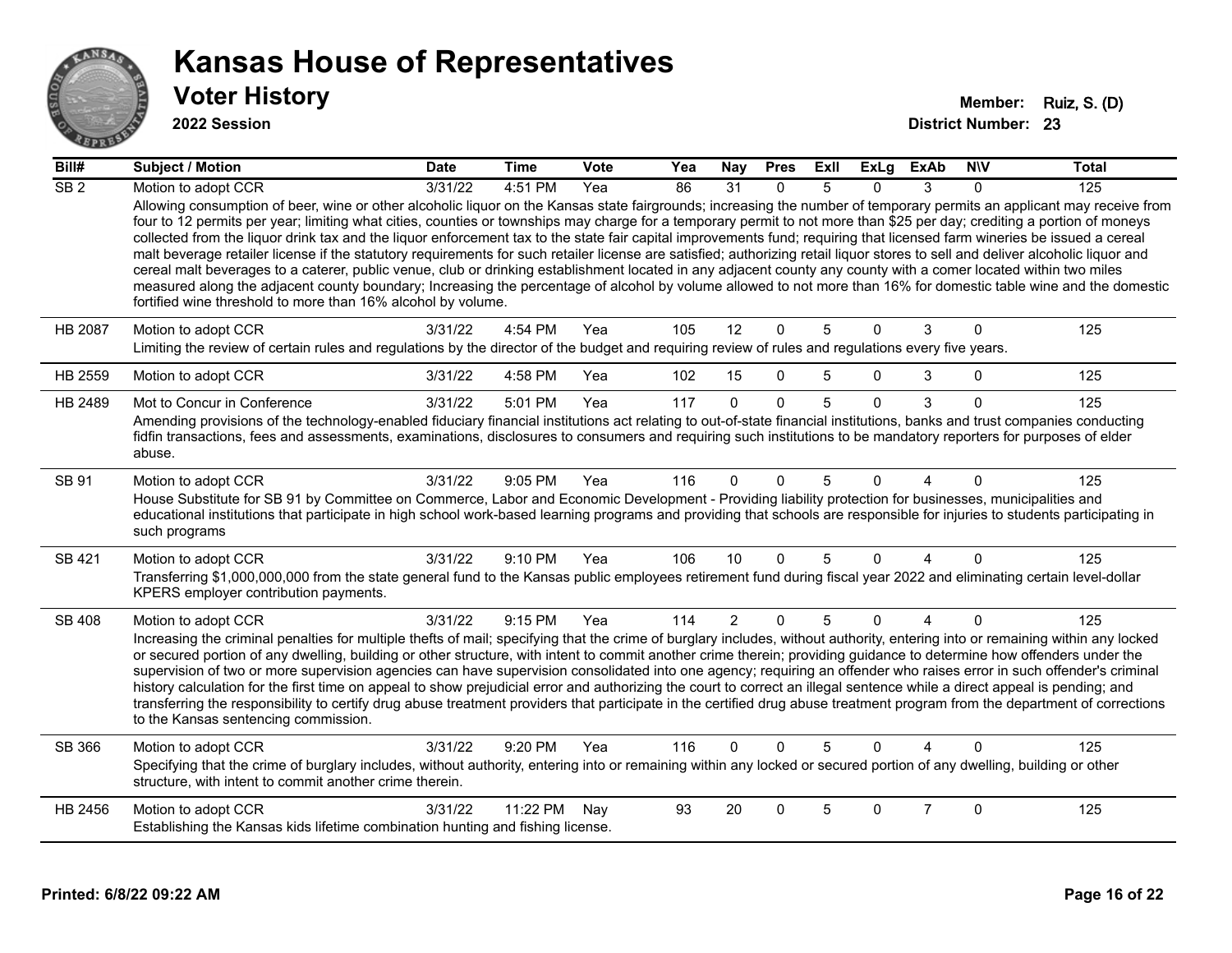

**2022 Session**

**Voter History Member: Ruiz, S. (D)** 

| Bill#          | Subject / Motion                                                                                                                                                                                                                                                                                                                                                                                                                                                                | <b>Date</b> | <b>Time</b> | Vote | Yea | Nay            | <b>Pres</b> | ExII           | <b>ExLg</b> | <b>ExAb</b>    | <b>NIV</b>     | <b>Total</b> |
|----------------|---------------------------------------------------------------------------------------------------------------------------------------------------------------------------------------------------------------------------------------------------------------------------------------------------------------------------------------------------------------------------------------------------------------------------------------------------------------------------------|-------------|-------------|------|-----|----------------|-------------|----------------|-------------|----------------|----------------|--------------|
| <b>HB 2703</b> | Motion to adopt CCR                                                                                                                                                                                                                                                                                                                                                                                                                                                             | 3/31/22     | 11:25 PM    | Yea  | 110 | 3              | $\Omega$    | 5              | 0           |                | $\Omega$       | 125          |
|                | Changing law relating to employment including employment security law provisions regarding the employment security fund status and employer contribution rates and<br>the definition of employment to conform with federal law, making revisions to the department of labor's my reemployment plan program and enacting the Kansas<br>targeted employment act to facilitate employment of persons with developmental disabilities through a tax credit incentive for employers. |             |             |      |     |                |             |                |             |                |                |              |
| 0              | Motion to Adjourn - Helgerson                                                                                                                                                                                                                                                                                                                                                                                                                                                   | 3/31/22     | 11:32 PM    | Yea  | 29  | 77             | $\Omega$    | 5              | U           |                |                | 125          |
| <b>SB 200</b>  | Motion to adopt CCR                                                                                                                                                                                                                                                                                                                                                                                                                                                             | 4/1/22      | $11:16$ AM  | Yea  | 112 | $\overline{2}$ | $\Omega$    | 7              | $\Omega$    | 2              | $\overline{2}$ | 125          |
|                | Expanding the pharmacist scope of practice to include initiation of therapy for certain conditions, updating provisions of the prescription monitoring program act relating<br>to program data, storage and access and increasing the membership of the advisory committee.                                                                                                                                                                                                     |             |             |      |     |                |             |                |             |                |                |              |
| SB 343         | Motion to adopt CCR                                                                                                                                                                                                                                                                                                                                                                                                                                                             | 4/1/22      | $11:19$ AM  | Yea  | 115 | $\Omega$       | $\Omega$    | $\overline{7}$ | 0           | 2              |                | 125          |
|                | Providing considerations for in family law, adoption, foster care, guardianship and child in need of care proceedings for parents or prospective parents who are blind and<br>updating the term "hearing impaired" to "hard of hearing" in statutes related to persons with hearing loss.                                                                                                                                                                                       |             |             |      |     |                |             |                |             |                |                |              |
| SB 453         | Motion to adopt CCR                                                                                                                                                                                                                                                                                                                                                                                                                                                             | 4/1/22      | 11:22 AM    | Yea  | 116 | 0              | ∩           | 7              | 0           | $\mathfrak{p}$ | $\Omega$       | 125          |
|                | Requiring unlicensed employees in adult care homes to complete certain training requirements, reinstating the social worker applicant option for board-approved                                                                                                                                                                                                                                                                                                                 |             |             |      |     |                |             |                |             |                |                |              |
|                | postgraduate supervised experience, allowing master's and clinical level licensees to take the baccalaureate addiction counselor test and requiring the behavioral<br>sciences regulatory board to accept a master of social work degree from Fort Hays state university as from an accredited college or university.                                                                                                                                                           |             |             |      |     |                |             |                |             |                |                |              |
| SB 286         | Motion to Adopt CCR                                                                                                                                                                                                                                                                                                                                                                                                                                                             | 4/1/22      | 12:44 PM    | Nay  | 64  | 51             |             |                | 0           | $\overline{2}$ | $\Omega$       | 125          |
|                | House Substitute for Substitute for SB 286 by Committee on Judiciary - Continuing the governmental response to the COVID-19 pandemic in Kansas by extending the                                                                                                                                                                                                                                                                                                                 |             |             |      |     |                |             |                |             |                |                |              |
|                | expanded use of telemedicine, the suspension of certain requirements related to medical care facilities and immunity from civil liability for certain healthcare providers,<br>certain persons conducting business in this state and covered facilities for COVID-19 claims until January 20, 2023, creating the crime of interference with the conduct                                                                                                                         |             |             |      |     |                |             |                |             |                |                |              |
|                | of a hospital and increasing the criminal penalties for battery of a healthcare provider.                                                                                                                                                                                                                                                                                                                                                                                       |             |             |      |     |                |             |                |             |                |                |              |
| SB 267         | Motion to adopt CCR                                                                                                                                                                                                                                                                                                                                                                                                                                                             | 4/1/22      | 4:05 PM     | Yea  | 104 | 12             | 0           | 7              | $\Omega$    | 2              | $\Omega$       | 125          |
|                | House Substitute for Substitute for SB 267 by Committee on Appropriations - Appropriations for FY 2022, FY 2023, FY 2024, FY 2025, FY26 and FY27 for various state<br>agencies.                                                                                                                                                                                                                                                                                                 |             |             |      |     |                |             |                |             |                |                |              |
| HB 2279        | Mot to Concur in Conference                                                                                                                                                                                                                                                                                                                                                                                                                                                     | 4/1/22      | 5:21 PM     | Yea  | 80  | 34             | O           |                | n           |                |                | 125          |
|                | Senate substitute for HB 2279 by committee on public health and welfare - Amending the advanced practice registered nurse authorized scope of practice to permit the<br>prescribing of drugs without a supervising physician.                                                                                                                                                                                                                                                   |             |             |      |     |                |             |                |             |                |                |              |
| HB 2109        | Motion to adopt CCR                                                                                                                                                                                                                                                                                                                                                                                                                                                             | 4/1/22      | 6:18 PM     | Nay  | 92  | 20             |             |                |             | 5              | $\Omega$       | 125          |
|                | Prohibiting the disclosure of personal information about a person's affiliation with an entity that is exempt from federal income taxation under section 501(c) of the<br>federal internal revenue code and continuing in existence certain exceptions to the disclosure of public records under the open records act.                                                                                                                                                          |             |             |      |     |                |             |                |             |                |                |              |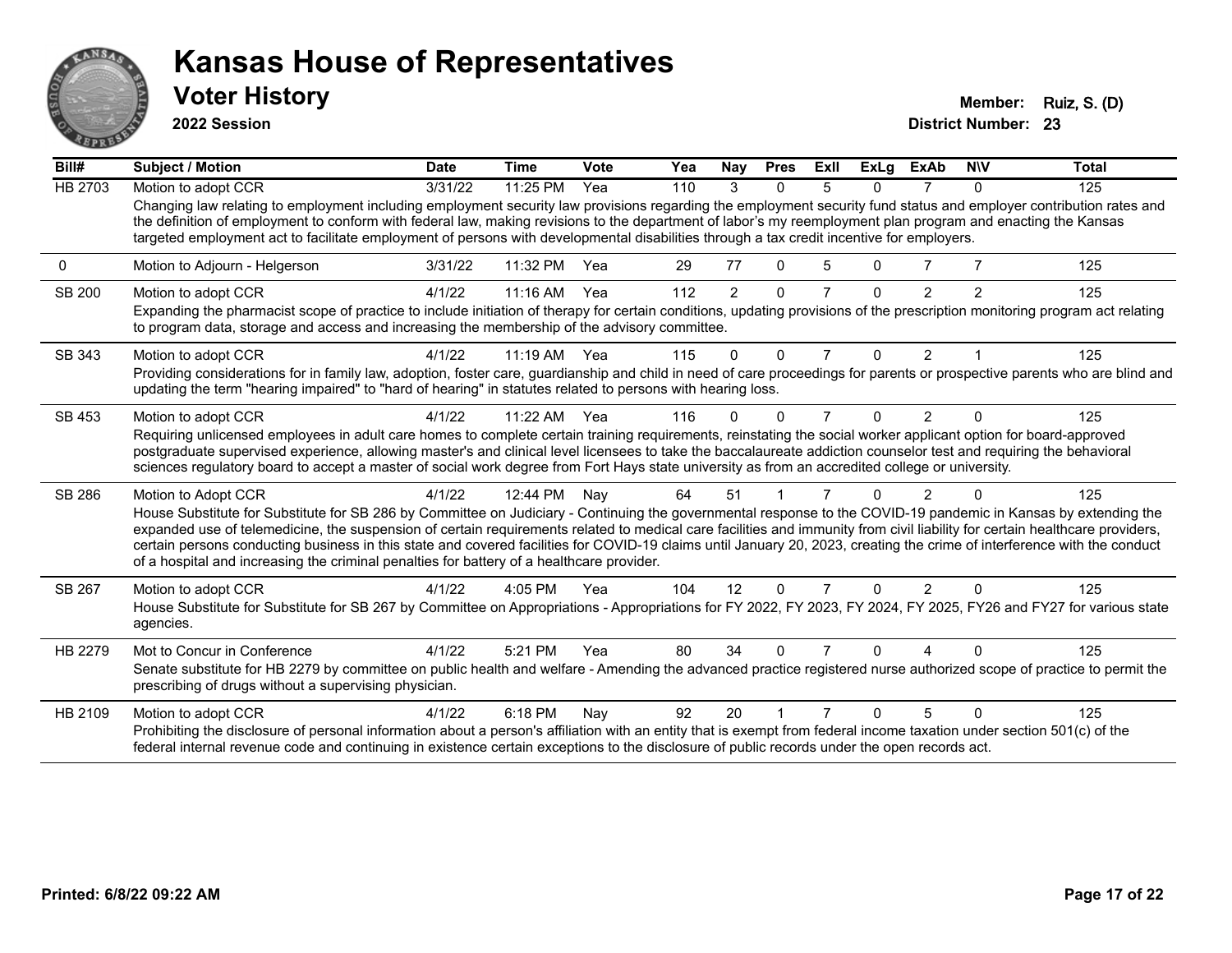

**2022 Session**

| Bill#          | <b>Subject / Motion</b>                                                                                                                                                                                                                                                                                                                                                                                                                                                                                                                                                                                                                                                                                                                                                                                                                                                                                                                                                                                                                                                                                                                                                                               | <b>Date</b> | <b>Time</b> | Vote | Yea | Nay      | <b>Pres</b> | Exll | <b>ExLg</b> | <b>ExAb</b> | <b>NIV</b>   | <b>Total</b> |
|----------------|-------------------------------------------------------------------------------------------------------------------------------------------------------------------------------------------------------------------------------------------------------------------------------------------------------------------------------------------------------------------------------------------------------------------------------------------------------------------------------------------------------------------------------------------------------------------------------------------------------------------------------------------------------------------------------------------------------------------------------------------------------------------------------------------------------------------------------------------------------------------------------------------------------------------------------------------------------------------------------------------------------------------------------------------------------------------------------------------------------------------------------------------------------------------------------------------------------|-------------|-------------|------|-----|----------|-------------|------|-------------|-------------|--------------|--------------|
| <b>HB 2299</b> | Motion to adopt CCR<br>Requiring retention of fingerprints by the Kansas bureau of investigation for participation in the federal rap back program; imposing restrictions on surveillance by certain<br>employees of the Kansas department of wildlife and parks on private property; expanding the jurisdiction and powers of law enforcement officers to include situations<br>when an activity is observed leading the officer to reasonably suspect a person is committing, has committed or is about to commit a crime and reasonably believe that<br>a person is in imminent danger of death or bodily injury without immediate action; allowing a search warrant to be executed within 240 hours from the time of issuance;<br>and directing the Kansas department for children and families to share certain information with investigating law enforcement agencies.                                                                                                                                                                                                                                                                                                                         | 4/1/22      | 6:23 PM     | Yea  | 110 | 3        | $\Omega$    |      | $\Omega$    | 5           | 0            | 125          |
| HB 2508        | Motion to adopt CCR<br>Modifying the definition of possession in the Kansas criminal code, modifying the elements of and making changes to the criminal penalties of abuse of a child, requiring<br>a forfeiture of an appearance bond to be set aside in certain circumstances, permitting testimony to be presented using a two-way electronic audio-video communication<br>device during a preliminary hearing, making changes to the process for evaluating and treating people who are undergoing evaluation for competency to stand trial and<br>allowing mobile competency evaluations.                                                                                                                                                                                                                                                                                                                                                                                                                                                                                                                                                                                                        | 4/1/22      | 6:28 PM     | Yea  | 113 |          |             |      |             |             |              | 125          |
| <b>HB 2377</b> | Motion to adopt CCR<br>Revising laws relating to operating an aircraft under the influence, including prescribing criminal and administrative penalties and providing for testing of blood, breath,<br>urine or other bodily substances, and preliminary screening tests of breath or oral fluid; authorizing reinstatement of a driver's license for certain persons with an ignition<br>interlock device restriction; requiring persons with an ignition interlock device restriction to complete the ignition interlock device program before driving privileges are<br>fully reinstated; providing for reduced ignition interlock device program costs for certain persons; providing that the highway patrol has oversight of state certification of<br>ignition interlock manufacturers and their service providers; modifying the criminal penalties for driving a commercial motor vehicle under the influence and driving under<br>the influence; increasing the period of disqualification for certain offenses committed by a person with commercial driving privileges; and prohibiting prosecuting<br>attorneys from concealing certain traffic violations from the CDLIS driver report. | 4/1/22      | 6:34 PM     | Yea  | 101 | 12       | $\Omega$    |      | $\Omega$    | 5           |              | 125          |
| HB 2361        | Motion to adopt CCR<br>Senate Substitute for HB 2361 by Committee on Judiciary - Removing the requirement that all district court judges in Douglas county serve on the board of trustees of<br>the law library, authorizing the supreme court to adopt rules establishing specialty court programs, creating the specialty court funding advisory committee and the<br>specialty court resources fund, authorizing courts to order defendants to participate in specialty court programs and allowing expungement of certain convictions when<br>defendants complete the requirements of such programs.                                                                                                                                                                                                                                                                                                                                                                                                                                                                                                                                                                                              | 4/1/22      | 6:39 PM     | Yea  | 113 | $\Omega$ | 0           |      | $\Omega$    | 5           | <sup>0</sup> | 125          |
| <b>SB 58</b>   | Motion to adopt CCR<br>Establishing the parents' bill of rights for parents of students attending elementary or secondary school in this state.                                                                                                                                                                                                                                                                                                                                                                                                                                                                                                                                                                                                                                                                                                                                                                                                                                                                                                                                                                                                                                                       | 4/1/22      | 6:57 PM     | Nay  | 67  | 46       | 0           |      | ∩           | 5           | U            | 125          |
| SB 160         | Motion to adopt CCR<br>Enacting the fairness in women's sports act to require that student athletic teams only include members who are of the same biological sex unless designated as coed.                                                                                                                                                                                                                                                                                                                                                                                                                                                                                                                                                                                                                                                                                                                                                                                                                                                                                                                                                                                                          | 4/1/22      | 8:00 PM     | Nay  | 74  | 39       |             |      | $\Omega$    | 5           | $\Omega$     | 125          |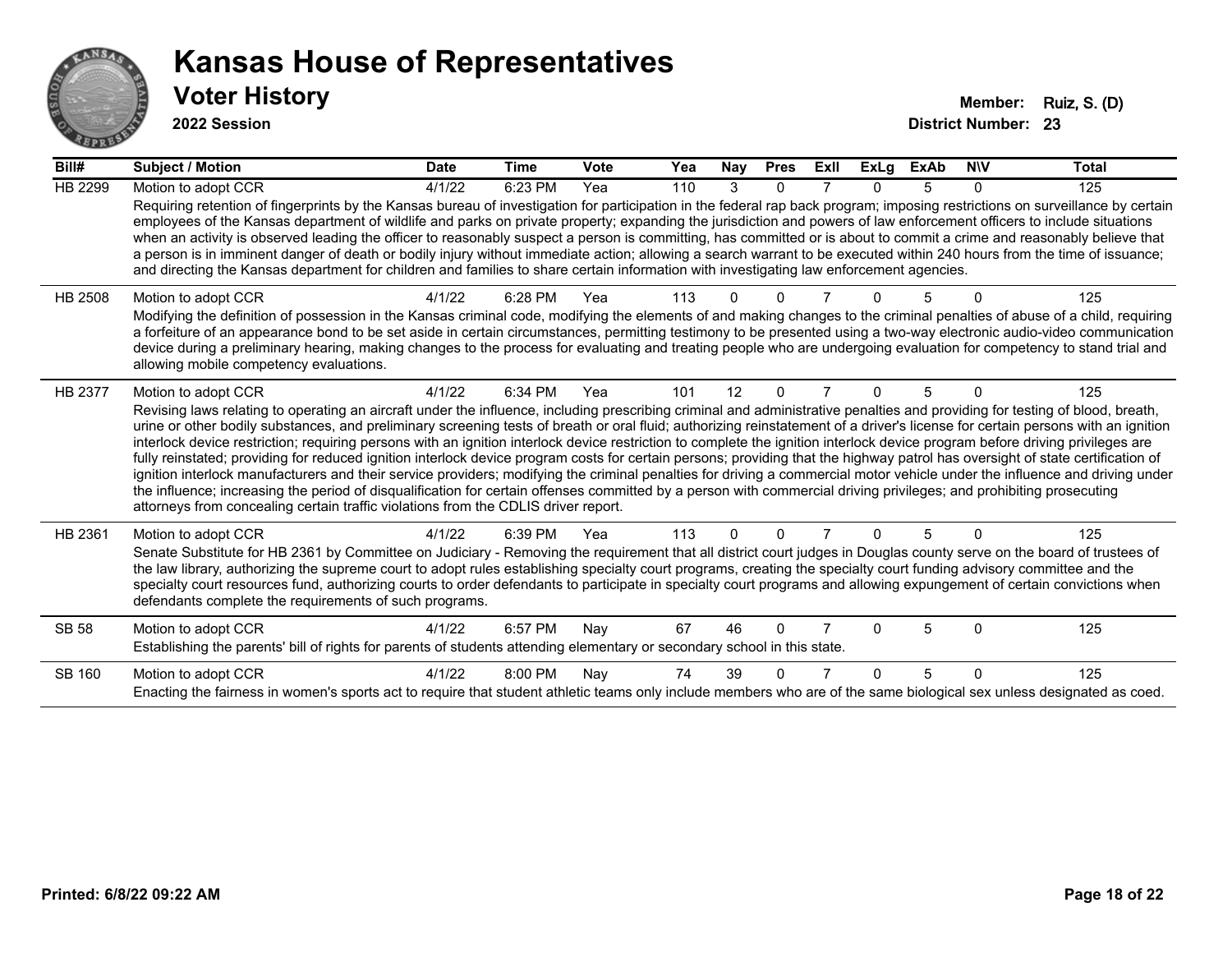

**2022 Session**

| Bill#           | <b>Subject / Motion</b>                                                                                                                                                                                                                                                                                                                                                                                                                                                                                                                                                                                                                                                                                                                                                                                                                                                                                                                                                                                                                                                                                                                                                                                                                                                                                                                                                                                                                                                                                                                                                                                                                                                                                                                                                                                                                                                                                                                                                                                                                                                                                                                                                                                                                                                                                                                                                                                                                                                                                                                                                                                                                                                                                                                                                                                                                                                                                                                                                                                                                                                                                                                                                     | <b>Date</b> | Time         | <b>Vote</b> | Yea | Nay | <b>Pres</b> | ExII           | ExLg         | ExAb           | <b>NIV</b>   | Total |
|-----------------|-----------------------------------------------------------------------------------------------------------------------------------------------------------------------------------------------------------------------------------------------------------------------------------------------------------------------------------------------------------------------------------------------------------------------------------------------------------------------------------------------------------------------------------------------------------------------------------------------------------------------------------------------------------------------------------------------------------------------------------------------------------------------------------------------------------------------------------------------------------------------------------------------------------------------------------------------------------------------------------------------------------------------------------------------------------------------------------------------------------------------------------------------------------------------------------------------------------------------------------------------------------------------------------------------------------------------------------------------------------------------------------------------------------------------------------------------------------------------------------------------------------------------------------------------------------------------------------------------------------------------------------------------------------------------------------------------------------------------------------------------------------------------------------------------------------------------------------------------------------------------------------------------------------------------------------------------------------------------------------------------------------------------------------------------------------------------------------------------------------------------------------------------------------------------------------------------------------------------------------------------------------------------------------------------------------------------------------------------------------------------------------------------------------------------------------------------------------------------------------------------------------------------------------------------------------------------------------------------------------------------------------------------------------------------------------------------------------------------------------------------------------------------------------------------------------------------------------------------------------------------------------------------------------------------------------------------------------------------------------------------------------------------------------------------------------------------------------------------------------------------------------------------------------------------------|-------------|--------------|-------------|-----|-----|-------------|----------------|--------------|----------------|--------------|-------|
| HB 2239         | Motion to adopt CCR                                                                                                                                                                                                                                                                                                                                                                                                                                                                                                                                                                                                                                                                                                                                                                                                                                                                                                                                                                                                                                                                                                                                                                                                                                                                                                                                                                                                                                                                                                                                                                                                                                                                                                                                                                                                                                                                                                                                                                                                                                                                                                                                                                                                                                                                                                                                                                                                                                                                                                                                                                                                                                                                                                                                                                                                                                                                                                                                                                                                                                                                                                                                                         | 4/1/22      | 9:45 PM      | Yea         | 103 | 10  | $\Omega$    |                | $\Omega$     | 5              | $\Omega$     | 125   |
|                 | Providing tax credits for graduates of aerospace and aviation-related educational programs and employers of program graduates, school and classroom supplies<br>purchased by teachers, contributions to community colleges and technical colleges, qualified railroad track maintenance expenditures of short line railroads and<br>associated rail siding owners or lessees and expanding eligibility, amount and transferability of the research and development tax credit, providing homestead property<br>tax refunds from the income tax refund fund to certain persons based on the increase in property tax over the base year property tax amount, providing for an additional<br>personal income tax exemption for 100% disabled veterans, establishing the salt parity act to allow pass-through entities to elect to pay state income tax at the entity<br>level, establishing a checkoff for contributions to the Kansas historic site fund, establishing a revenue neutral rate complaint process for tax levies, authorizing the<br>county clerk to limit the amount of ad valorem taxes to be levied in certain circumstances, establishing a deadline for budgets to be filed with the director of accounts<br>and reports, requiring roll call votes and publication of information to exceed the revenue neutral rate, classifying certain agritourism activities and zoos as land devoted<br>to agricultural use, classifying land devoted to agriculture that is subject to the federal grassland conservation reserve program as grassland, establishing a property tax<br>exemption for antique utility trailers, allowing for the proration of value when certain personal property is acquired or sold prior to September 1 of any tax year, providing<br>for the exemption of inventory and work-in-progress machinery and equipment for telecommunications machinery and equipment, increasing the extent of exemption for<br>residential property from the statewide school levy, providing for abatement or credit of property tax for buildings and improvements destroyed or substantially destroyed<br>by natural disaster, providing a sales tax exemption for certain fencing and for reconstructing, repairing or replacing certain fencing damaged or destroyed by a wildfire,<br>flood, tornado or other natural disaster, excluding separately stated delivery charges from sales or selling price, removing the expiration on manufacturer cash rebates<br>on motor vehicles, providing countywide retailers' sales tax authority for Wilson county, requiring disclosure of distribution of revenues on countywide retailers' sales tax<br>ballot proposals, validating the election held to approve a retailers' sales tax levy by the city of Latham, extending the time period for eligibility in the loan repayment<br>program and the income tax credit for rural opportunity zones, enacting the Gage park improvement authority act and providing for the creation of the Gage park<br>improvement authority and an election for the imposition of a countywide sales tax sales tax within the boundaries of Shawnee county. |             |              |             |     |     |             |                |              |                |              |       |
| HB 2644         | Motion to Concur in Conference<br>Designating the Sandhill plum as the official state fruit.                                                                                                                                                                                                                                                                                                                                                                                                                                                                                                                                                                                                                                                                                                                                                                                                                                                                                                                                                                                                                                                                                                                                                                                                                                                                                                                                                                                                                                                                                                                                                                                                                                                                                                                                                                                                                                                                                                                                                                                                                                                                                                                                                                                                                                                                                                                                                                                                                                                                                                                                                                                                                                                                                                                                                                                                                                                                                                                                                                                                                                                                                | 4/1/22      | 9:48 PM      | Yea         | 108 | 5   | $\Omega$    |                | 0            | 5              | $\mathbf{0}$ | 125   |
| SB 261          | Motion to adopt CCR<br>Substitute for SB 261 by Committee on Agriculture -- Prohibiting the use of identifiable meat terms on the labels of meat analogs when such labels do not include proper<br>qualifying language to indicate that such products do not contain meat.                                                                                                                                                                                                                                                                                                                                                                                                                                                                                                                                                                                                                                                                                                                                                                                                                                                                                                                                                                                                                                                                                                                                                                                                                                                                                                                                                                                                                                                                                                                                                                                                                                                                                                                                                                                                                                                                                                                                                                                                                                                                                                                                                                                                                                                                                                                                                                                                                                                                                                                                                                                                                                                                                                                                                                                                                                                                                                  | 4/1/22      | 9:56 PM      | Yea         | 113 | 0   | 0           | $\overline{7}$ | $\Omega$     | 5              | $\mathbf{0}$ | 125   |
| SB 84           | Substitute Motion to Not Adopt CCR<br>House Substitute for Substitute for SB 84 by Committee on Federal and State Affairs - Authorizing sports wagering under the Kansas expanded lottery act.                                                                                                                                                                                                                                                                                                                                                                                                                                                                                                                                                                                                                                                                                                                                                                                                                                                                                                                                                                                                                                                                                                                                                                                                                                                                                                                                                                                                                                                                                                                                                                                                                                                                                                                                                                                                                                                                                                                                                                                                                                                                                                                                                                                                                                                                                                                                                                                                                                                                                                                                                                                                                                                                                                                                                                                                                                                                                                                                                                              | 4/1/22      | 11:59 PM Yea |             | 56  | 56  | $\Omega$    | $\overline{7}$ | $\Omega$     | 6              | $\mathbf{0}$ | 125   |
| SB 84           | Motion to Adopt CCR<br>House Substitute for Substitute for SB 84 by Committee on Federal and State Affairs - Authorizing sports wagering under the Kansas expanded lottery act.                                                                                                                                                                                                                                                                                                                                                                                                                                                                                                                                                                                                                                                                                                                                                                                                                                                                                                                                                                                                                                                                                                                                                                                                                                                                                                                                                                                                                                                                                                                                                                                                                                                                                                                                                                                                                                                                                                                                                                                                                                                                                                                                                                                                                                                                                                                                                                                                                                                                                                                                                                                                                                                                                                                                                                                                                                                                                                                                                                                             | 4/1/22      | 11:59 PM     | Nay         | 63  | 49  | $\Omega$    | $\overline{7}$ | $\Omega$     | 6              | $\Omega$     | 125   |
| HB 2487         | Motions of a Previous Day                                                                                                                                                                                                                                                                                                                                                                                                                                                                                                                                                                                                                                                                                                                                                                                                                                                                                                                                                                                                                                                                                                                                                                                                                                                                                                                                                                                                                                                                                                                                                                                                                                                                                                                                                                                                                                                                                                                                                                                                                                                                                                                                                                                                                                                                                                                                                                                                                                                                                                                                                                                                                                                                                                                                                                                                                                                                                                                                                                                                                                                                                                                                                   | 4/26/22     | 11:35 AM     | Yea         | 48  | 74  | $\mathbf 0$ |                | 0            | $\overline{2}$ | 0            | 125   |
| <b>HCR 5022</b> | Motion to adopt CCR<br>Proposing a constitutional amendment requiring that a sheriff be elected in each county; exception.                                                                                                                                                                                                                                                                                                                                                                                                                                                                                                                                                                                                                                                                                                                                                                                                                                                                                                                                                                                                                                                                                                                                                                                                                                                                                                                                                                                                                                                                                                                                                                                                                                                                                                                                                                                                                                                                                                                                                                                                                                                                                                                                                                                                                                                                                                                                                                                                                                                                                                                                                                                                                                                                                                                                                                                                                                                                                                                                                                                                                                                  | 4/26/22     | 11:43 AM     | Nay         | 91  | 31  | $\Omega$    | $\mathbf{1}$   | $\mathbf{0}$ | $\overline{2}$ | $\mathbf{0}$ | 125   |
| HB 2387         | Motion to adopt CCR<br>Prohibiting the issuance of a request for proposal or entering into a new contract for the administration and provision of benefits under the medical assistance program<br>and removing the authority of the governor to prohibit attending or conducting certain religious services and worship services.                                                                                                                                                                                                                                                                                                                                                                                                                                                                                                                                                                                                                                                                                                                                                                                                                                                                                                                                                                                                                                                                                                                                                                                                                                                                                                                                                                                                                                                                                                                                                                                                                                                                                                                                                                                                                                                                                                                                                                                                                                                                                                                                                                                                                                                                                                                                                                                                                                                                                                                                                                                                                                                                                                                                                                                                                                          | 4/26/22     | 12:47 PM     | Nay         | 84  | 38  | $\Omega$    | $\overline{1}$ | $\Omega$     | $\overline{2}$ | $\Omega$     | 125   |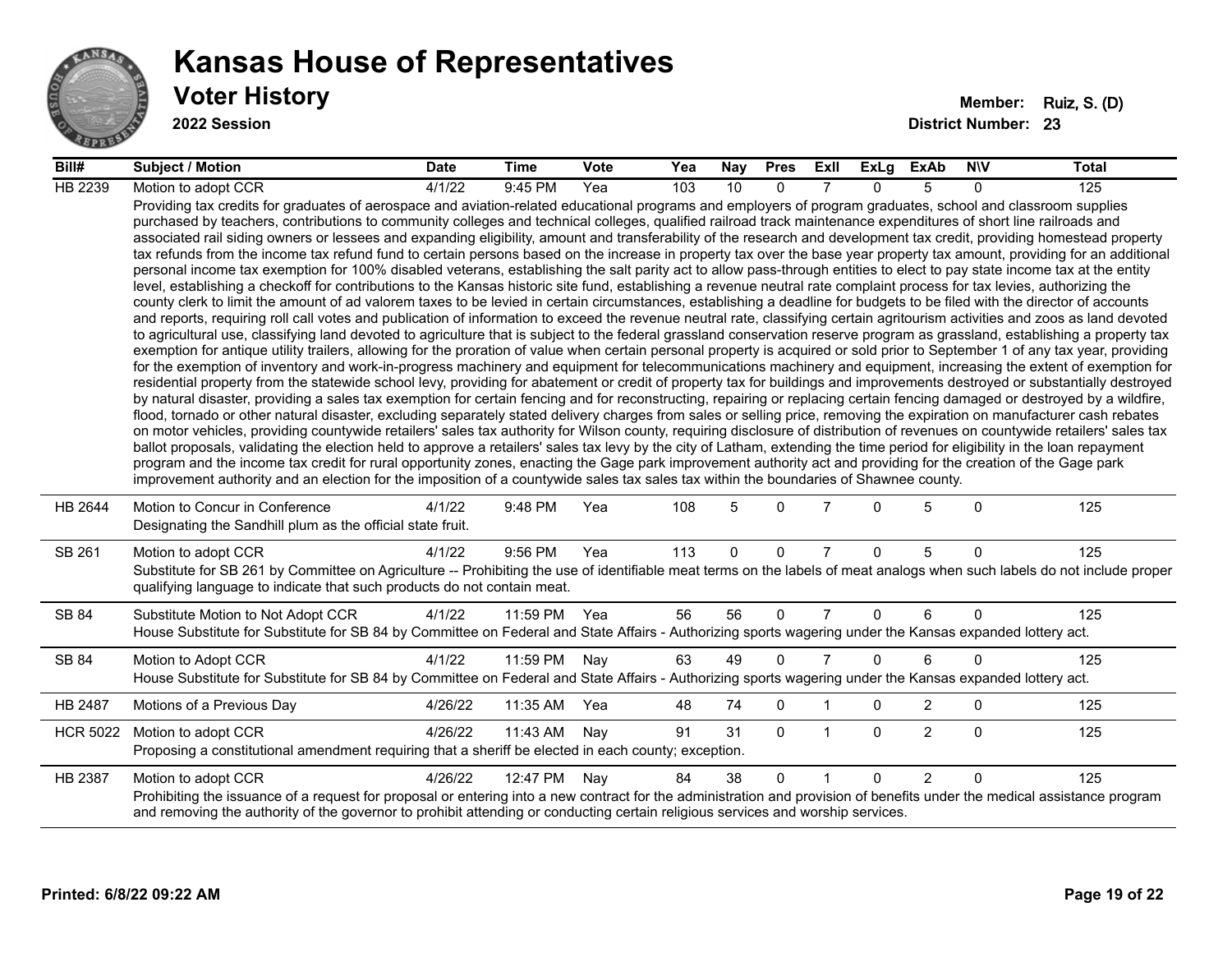

**2022 Session**

| Bill#          | <b>Subject / Motion</b>                                                                                                                                                                                                                                                                                                                                 | <b>Date</b> | <b>Time</b> | <b>Vote</b> | Yea | <b>Nay</b>  | <b>Pres</b> | ExII         | <b>ExLg</b> | <b>ExAb</b>    | <b>NIV</b>  | <b>Total</b> |
|----------------|---------------------------------------------------------------------------------------------------------------------------------------------------------------------------------------------------------------------------------------------------------------------------------------------------------------------------------------------------------|-------------|-------------|-------------|-----|-------------|-------------|--------------|-------------|----------------|-------------|--------------|
| <b>HB 2252</b> | Motion to adopt CCR                                                                                                                                                                                                                                                                                                                                     | 4/26/22     | 12:50 PM    | Nay         | 84  | 38          | $\Omega$    |              | 0           | $\overline{2}$ | $\Omega$    | 125          |
|                | Prohibiting the modification of election laws by agreement except as approved by the legislative coordinating council.                                                                                                                                                                                                                                  |             |             |             |     |             |             |              |             |                |             |              |
| HB 2138        | Motion to adopt CCR                                                                                                                                                                                                                                                                                                                                     | 4/26/22     | 1:03 PM     | Nay         | 82  | 40          | $\Omega$    |              | 0           | $\overline{2}$ | $\Omega$    | 125          |
|                | Providing for the use of electronic poll books in elections and the approval of such books by the secretary of state, requiring all voting systems for elections to use                                                                                                                                                                                 |             |             |             |     |             |             |              |             |                |             |              |
|                | individual voter-verified paper ballots with a distinctive watermark, requiring the secretary of state and local election officers to develop an affidavit to be signed by                                                                                                                                                                              |             |             |             |     |             |             |              |             |                |             |              |
|                | election workers regarding handling of completed ballots, requiring audits of any federal, statewide or state legislative race that is within 1% of the total votes cast and<br>requiring randomized audits of elections procedures used in four counties in even-numbered years, requiring a county election officer to send a confirmation of address |             |             |             |     |             |             |              |             |                |             |              |
|                | when there is no election-related activity for any four calendar year period and exempting poll workers from certain election crimes.                                                                                                                                                                                                                   |             |             |             |     |             |             |              |             |                |             |              |
| HB 2237        | Motion to adopt CCR                                                                                                                                                                                                                                                                                                                                     | 4/26/22     | 1:13 PM     | Yea         | 109 | 12          |             |              |             | 2              | $\Omega$    | 125          |
|                | Enacting the Kansas affordable housing tax credit act, the Kansas housing investor tax credit act, the historic Kansas act, the Kansas rural home loan guarantee act,                                                                                                                                                                                   |             |             |             |     |             |             |              |             |                |             |              |
|                | authorizing certain residential real property appraisals in rural counties to be performed without completing the sales comparison approach to value, allowing the use of                                                                                                                                                                               |             |             |             |     |             |             |              |             |                |             |              |
|                | bond proceeds under the Kansas rural housing incentive district act for residential vertical development and renovation of certain buildings within economically                                                                                                                                                                                        |             |             |             |     |             |             |              |             |                |             |              |
|                | distressed urban areas and expanding eligibility for the child day care services assistance tax credit and providing a credit for employer payments to an organization<br>providing access to employees for child day care services.                                                                                                                    |             |             |             |     |             |             |              |             |                |             |              |
|                |                                                                                                                                                                                                                                                                                                                                                         |             |             |             |     |             |             |              |             |                |             |              |
| SB 313         | Motion to adopt CCR                                                                                                                                                                                                                                                                                                                                     | 4/27/22     | 3:32 PM     | Nay         | 75  | 44          | $\Omega$    | 3            | $\Omega$    | 3              | $\Omega$    | 125          |
|                | Providing for the use and regulation of autonomous motor vehicles and establishing the autonomous vehicle advisory committee.                                                                                                                                                                                                                           |             |             |             |     |             |             |              |             |                |             |              |
| HB 2466        | Motion to adopt CCR                                                                                                                                                                                                                                                                                                                                     | 4/27/22     | 3:39 PM     | Yea         | 109 | 10          |             | 3            | $\Omega$    | 3              | $\Omega$    | 125          |
|                | Substitute for HB 2466 by Committee on Education - Establishing the promoting advancement in computing knowledge act to increase the availability of computer<br>science education in Kansas schools and the career technical education credentialing and student transitioning to employment success pilot program; also exempting                     |             |             |             |     |             |             |              |             |                |             |              |
|                | national assessment providers from the student online personal protection act.                                                                                                                                                                                                                                                                          |             |             |             |     |             |             |              |             |                |             |              |
| HB 2492        | Motion to Concur                                                                                                                                                                                                                                                                                                                                        | 4/27/22     | 3:41 PM     | Yea         | 119 | $\mathbf 0$ | $\mathbf 0$ | 3            | $\mathbf 0$ | 3              | $\mathbf 0$ | 125          |
|                | Submitting claims against the state by the joint committee on special claims against the state.                                                                                                                                                                                                                                                         |             |             |             |     |             |             |              |             |                |             |              |
|                |                                                                                                                                                                                                                                                                                                                                                         |             |             |             |     |             |             |              |             |                |             |              |
| HB 2448        | Consideration of Veto                                                                                                                                                                                                                                                                                                                                   | 4/28/22     | 11:31 AM    | Nay         | 86  | 36          | $\mathbf 0$ | $\mathbf{1}$ | $\Omega$    | 2              | $\Omega$    | 125          |
|                | Senate Substitute for HB 2448 by Committee on Public Health and Welfare - Requiring able-bodied adults without dependents to complete an employment and training<br>program in order to receive food assistance.                                                                                                                                        |             |             |             |     |             |             |              |             |                |             |              |
|                |                                                                                                                                                                                                                                                                                                                                                         |             |             |             |     |             |             |              |             |                |             |              |
| <b>SB 58</b>   | <b>Consideration of Veto</b>                                                                                                                                                                                                                                                                                                                            | 4/28/22     | 12:17 PM    | Nay         | 72  | 50          | $\Omega$    |              | 0           | 2              | $\Omega$    | 125          |
|                | Establishing the parents' bill of rights for parents of students attending elementary or secondary school in this state.                                                                                                                                                                                                                                |             |             |             |     |             |             |              |             |                |             |              |
| <b>SB 160</b>  | Consideration of Veto                                                                                                                                                                                                                                                                                                                                   | 4/28/22     | 1:14 PM     | Nay         | 81  | 41          | $\Omega$    |              | 0           | $\overline{2}$ | $\Omega$    | 125          |
|                | Enacting the fairness in women's sports act to require that student athletic teams only include members who are of the same biological sex unless designated as<br>coed.                                                                                                                                                                                |             |             |             |     |             |             |              |             |                |             |              |
| SB 84          | Motion to adopt CCR                                                                                                                                                                                                                                                                                                                                     | 4/28/22     | 4:03 PM     | Yea         | 73  | 49          | $\Omega$    |              | $\Omega$    | 2              | $\Omega$    | 125          |
|                | House Substitute for Substitute for SB 84 by Committee on Federal and State Affairs - Authorizing sports wagering under the Kansas expanded lottery act and historical                                                                                                                                                                                  |             |             |             |     |             |             |              |             |                |             |              |
|                | horse race machines under the Kansas parimutuel racing act.                                                                                                                                                                                                                                                                                             |             |             |             |     |             |             |              |             |                |             |              |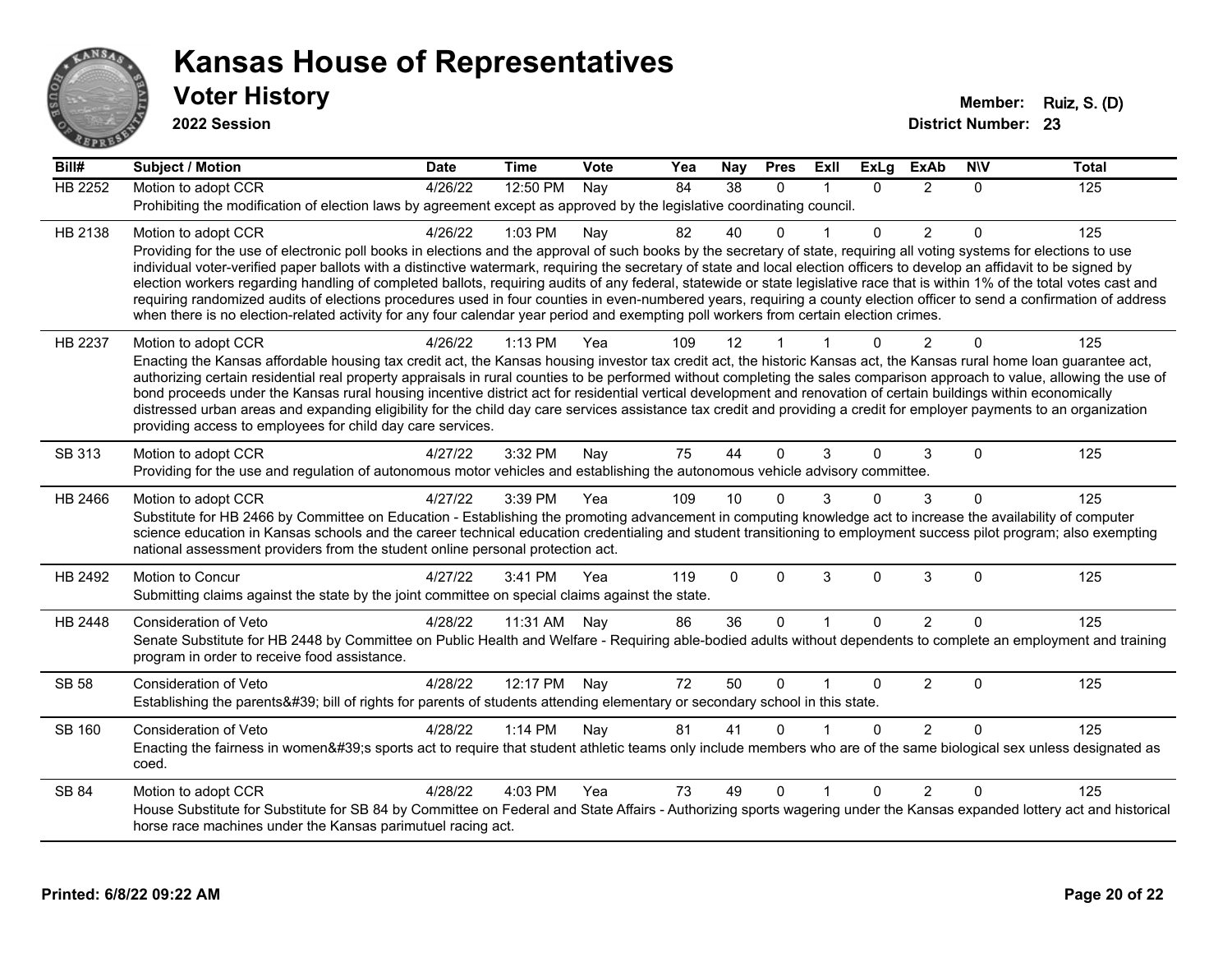

**2022 Session**

**District Number: 23 Voter History Member: Ruiz, S. (D)** 

| Bill#        | <b>Subject / Motion</b>                                                                                                                                                                                                                                                                                                             | <b>Date</b> | <b>Time</b>  | Vote | Yea | <b>Nay</b>  | <b>Pres</b> | Exll                 | <b>ExLg</b> | <b>ExAb</b>    | <b>NIV</b> | <b>Total</b> |
|--------------|-------------------------------------------------------------------------------------------------------------------------------------------------------------------------------------------------------------------------------------------------------------------------------------------------------------------------------------|-------------|--------------|------|-----|-------------|-------------|----------------------|-------------|----------------|------------|--------------|
| HB 2567      | Motion to adopt CCR                                                                                                                                                                                                                                                                                                                 | 4/28/22     | 5:52 PM      | Nay  | 75  | 45          | $\Omega$    |                      | $\Omega$    | 4              | $\Omega$   | 125          |
|              | Senate Substitute for HB 2567 by Committee on Ways and Means - Removing federal impact aid from the determination of local foundation aid in the Kansas school<br>equity and enhancement act and excluding Fort Leavenworth school district and virtual school students from the capital improvement state aid determination.       |             |              |      |     |             |             |                      |             |                |            |              |
| <b>SB 19</b> | Motion to adopt CCR                                                                                                                                                                                                                                                                                                                 | 4/28/22     | 8:59 PM      | Yea  | 112 | 6           | $\Omega$    |                      | 0           | 6              | $\Omega$   | 125          |
|              | House Substitute for SB 19 by Committee on Energy, Utilities and Telecommunications - Implementing the 988 suicide prevention and mental health crisis hotline in<br>Kansas.                                                                                                                                                        |             |              |      |     |             |             |                      |             |                |            |              |
| SB 331       | Motion to adopt CCR                                                                                                                                                                                                                                                                                                                 | 4/28/22     | 9:05 PM      | Nay  | 91  | 26          | $\Omega$    | $\mathbf{1}$         | $\Omega$    | $\overline{7}$ | $\Omega$   | 125          |
|              | Updating the version of risk-based capital instructions in effect.                                                                                                                                                                                                                                                                  |             |              |      |     |             |             |                      |             |                |            |              |
| HB 2510      | Motion to adopt CCR                                                                                                                                                                                                                                                                                                                 | 4/28/22     | 9:34 PM      | Yea  | 95  | 22          | $\Omega$    |                      | 0           | 7              | 0          | 125          |
|              | Appropriations for FY 2022, FY 2023, and FY 2024, for various state agencies; 2022 omnibus bill; authorizing certain transfers and capital improvement projects.                                                                                                                                                                    |             |              |      |     |             |             |                      |             |                |            |              |
| HB 2106      | Sub Motion Not Adopt CCR                                                                                                                                                                                                                                                                                                            | 4/28/22     | 10:02 PM     | Yea  | 39  | 75          | $\Omega$    |                      | 0           | $\overline{7}$ | 3          | 125          |
|              | Decreasing the state rate for sales and use taxes for sales of food and food ingredients and providing for the levying of taxes by cities and counties and discontinuing<br>the nonrefundable food sales tax credit.                                                                                                                |             |              |      |     |             |             |                      |             |                |            |              |
| HB 2106      | Motion to adopt CCR                                                                                                                                                                                                                                                                                                                 | 4/28/22     | 10:28 PM Yea |      | 114 | 3           | $\Omega$    | $\blacktriangleleft$ | $\Omega$    | $\overline{7}$ | $\Omega$   | 125          |
|              | Decreasing the state rate for sales and use taxes for sales of food and food ingredients and providing for the levying of taxes by cities and counties and discontinuing<br>the nonrefundable food sales tax credit.                                                                                                                |             |              |      |     |             |             |                      |             |                |            |              |
| HB 2495      | Motion to Concur                                                                                                                                                                                                                                                                                                                    | 4/28/22     | 10:31 PM Yea |      | 116 | $\mathbf 1$ | $\Omega$    | $\mathbf{1}$         | $\Omega$    | $\overline{7}$ | $\Omega$   | 125          |
|              | Prohibiting the disclosure of personal information about a person's affiliation with an entity that is exempt from federal income taxation under section 501(c) of the<br>federal internal revenue code.                                                                                                                            |             |              |      |     |             |             |                      |             |                |            |              |
| SB 34        | Motion to adopt CCR                                                                                                                                                                                                                                                                                                                 | 4/28/22     | 11:35 PM     | Nay  | 64  | 53          | $\mathbf 0$ |                      | $\Omega$    | $\overline{7}$ | $\Omega$   | 125          |
|              | Substitute for SB 34 by Committee on Federal and State Affairs - Requiring review of administrative rules and regulations every five years.                                                                                                                                                                                         |             |              |      |     |             |             |                      |             |                |            |              |
| HB 2252      | <b>Consideration of Veto</b>                                                                                                                                                                                                                                                                                                        | 5/23/22     | 11:27 AM     | Nay  | 84  | 37          | 0           |                      | 0           | $\overline{2}$ | 1          | 125          |
|              | Prohibiting the modification of election laws by agreement except as approved by the legislative coordinating council.                                                                                                                                                                                                              |             |              |      |     |             |             |                      |             |                |            |              |
| HB 2387      | <b>Consideration of Veto</b>                                                                                                                                                                                                                                                                                                        | 5/23/22     | 11:38 AM     | Nay  | 84  | 38          | $\Omega$    |                      | $\Omega$    | $\overline{2}$ | $\Omega$   | 125          |
|              | Prohibiting the issuance of a request for proposal or entering into a new contract for the administration and provision of benefits under the medical assistance program<br>and removing the authority of the governor to prohibit attending or conducting certain religious services and worship services.                         |             |              |      |     |             |             |                      |             |                |            |              |
| HB 2136      | Sub Mtn Not Adpt                                                                                                                                                                                                                                                                                                                    | 5/23/22     | 12:42 PM     | Yea  | 37  | 84          | $\Omega$    |                      | 0           | 1              | 2          | 125          |
|              | Establishing the COVID-19 retail storefront property tax relief act to provide partial refunds to certain businesses impacted by COVID-19-related shutdowns and                                                                                                                                                                     |             |              |      |     |             |             |                      |             |                |            |              |
|              | restrictions, discontinuing the first 15 days of the month sales and compensating use tax remittance requirements for certain retailers, providing countywide retailers'<br>sales tax authority for Atchison county and delaying implementation of the exclusion of separately stated delivery charges from sales or selling price. |             |              |      |     |             |             |                      |             |                |            |              |